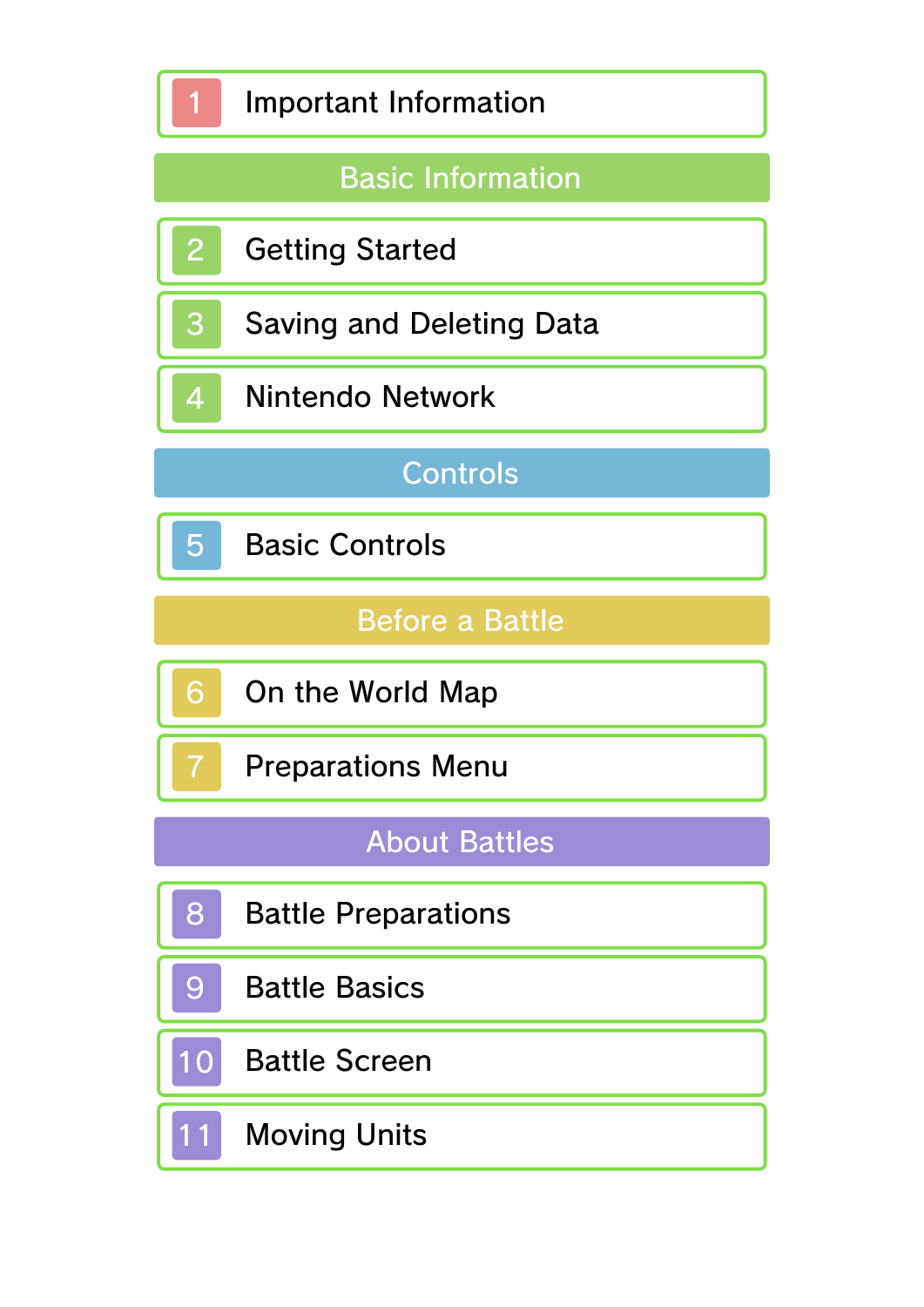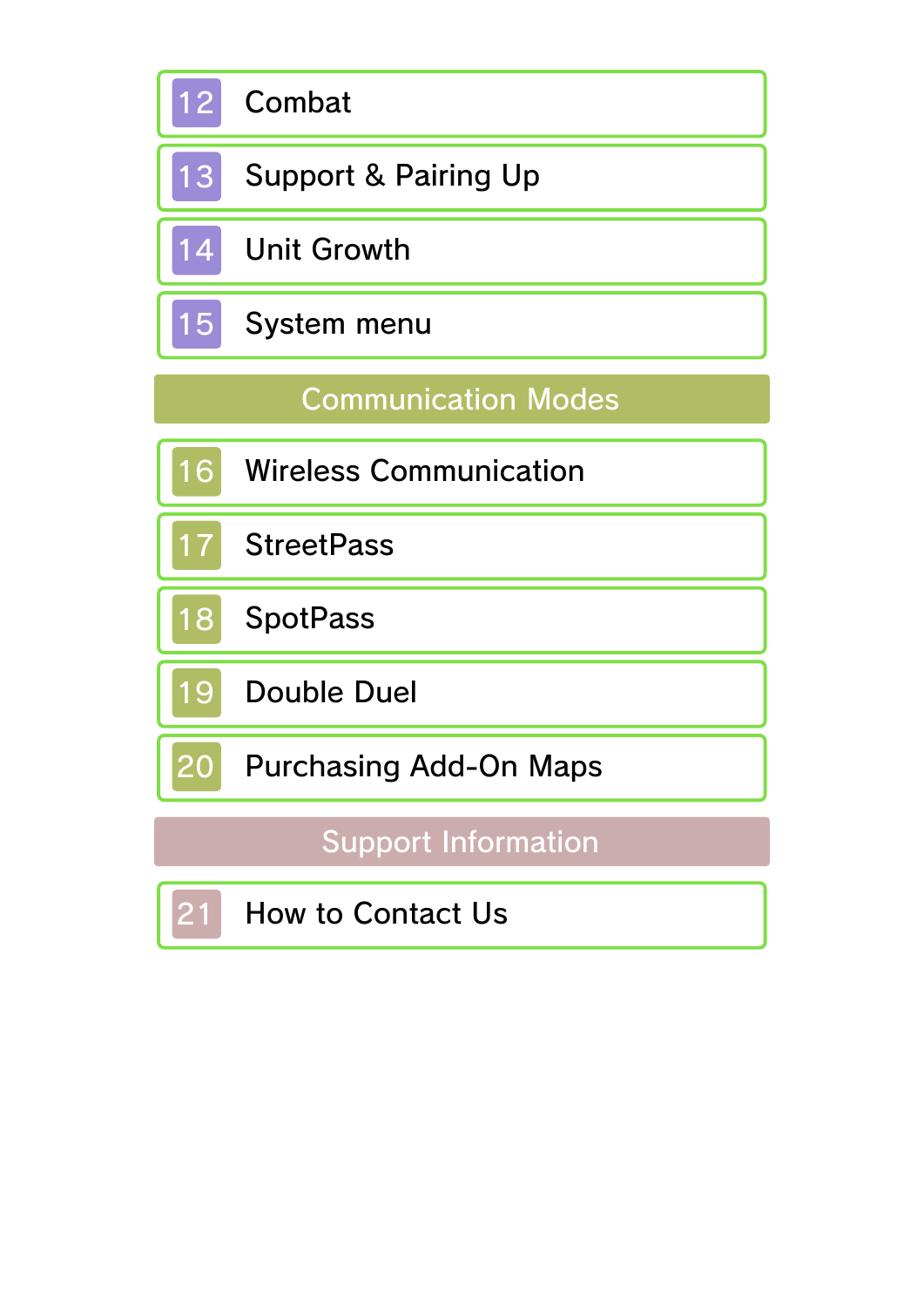#### 1 Important Information

Thank you for selecting Fire Emblem™: Awakening for Nintendo 3DS™.

This software is designed only for use with the European/Australian version of the Nintendo 3DS system.

Please read this manual carefully before using this software. If the software is to be used by young children, the manual should be read and explained to them by an adult.

Before use, please also read the Operations Manual for your Nintendo 3DS system. It contains important information that will help you enjoy this software.

 $\blacklozenge$  Unless stated otherwise, any references to "Nintendo 3DS" in this manual refer to both Nintendo 3DS and Nintendo 3DS™ XL systems.

#### Health and Safety Information

#### A IMPORTANT

Important information about your health and safety is available in the Health and Safety Information application on the HOME Menu.

To access this application, touch the **in i**con on the HOME Menu, then touch OPEN and read the contents of each section carefully. When you have finished, press **ALLANDE** to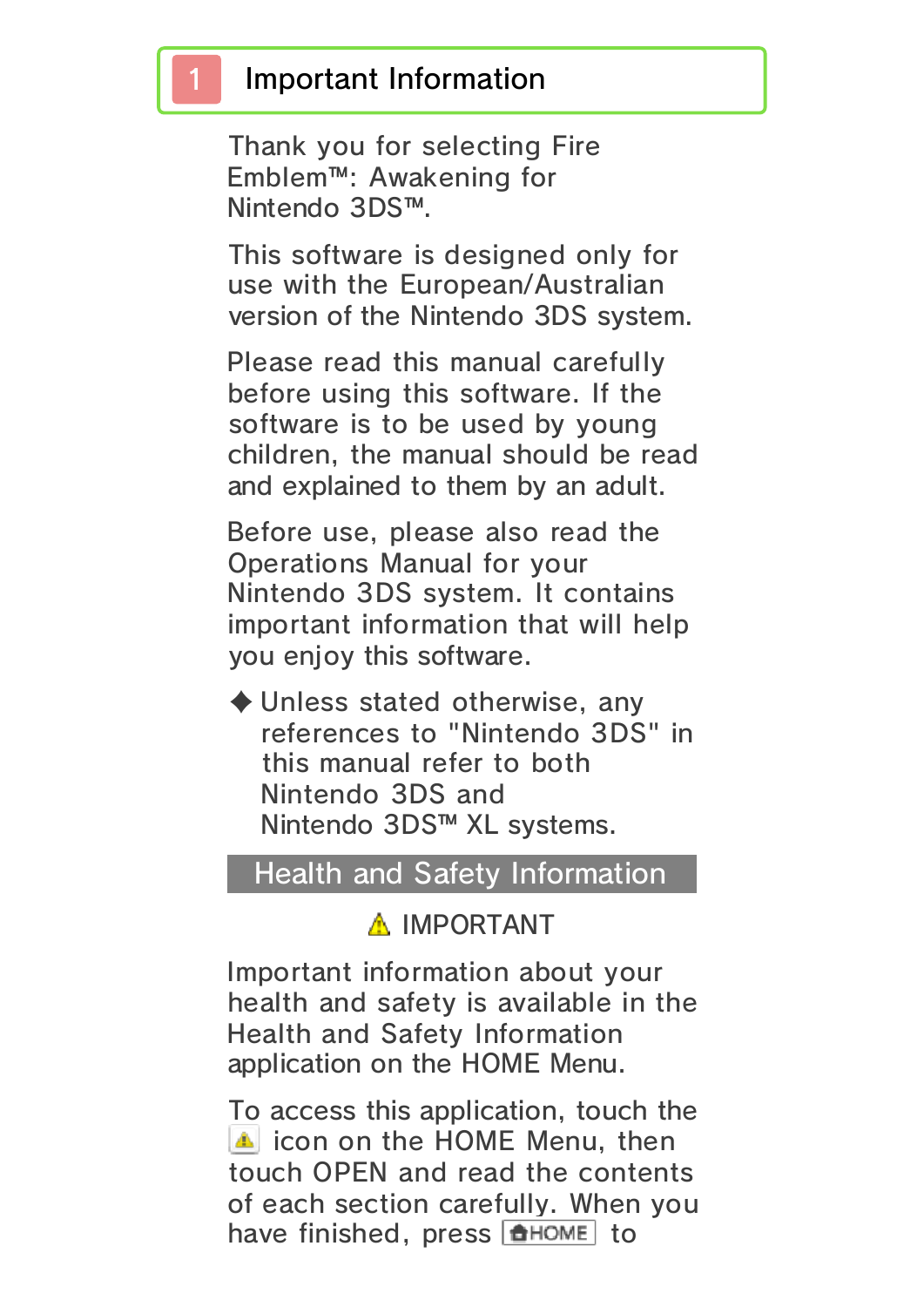return to the HOME Menu.

You should also thoroughly read the Operations Manual, especially the "Health and Safety Information" section, before using Nintendo 3DS software.

For precautions related to wireless communication and online play, please refer to the Operations Manual, "Health and Safety Information".

#### Information Sharing Precautions

When sharing content with other users, do not upload/exchange/send any content that is illegal or offensive, or could infringe on the rights of others. Do not include personal information and make sure you have obtained all necessary rights and permissions from third parties.

 $\triangle$  Any content you upload/send may be modified and/or re-distributed by other users.

#### Language Selection

The in-game language depends on the one that is set on the system. This title supports five different languages: English, German, French, Spanish and Italian. If your Nintendo 3DS system language is set to one of these, the

same language will be displayed in the software. If your Nintendo 3DS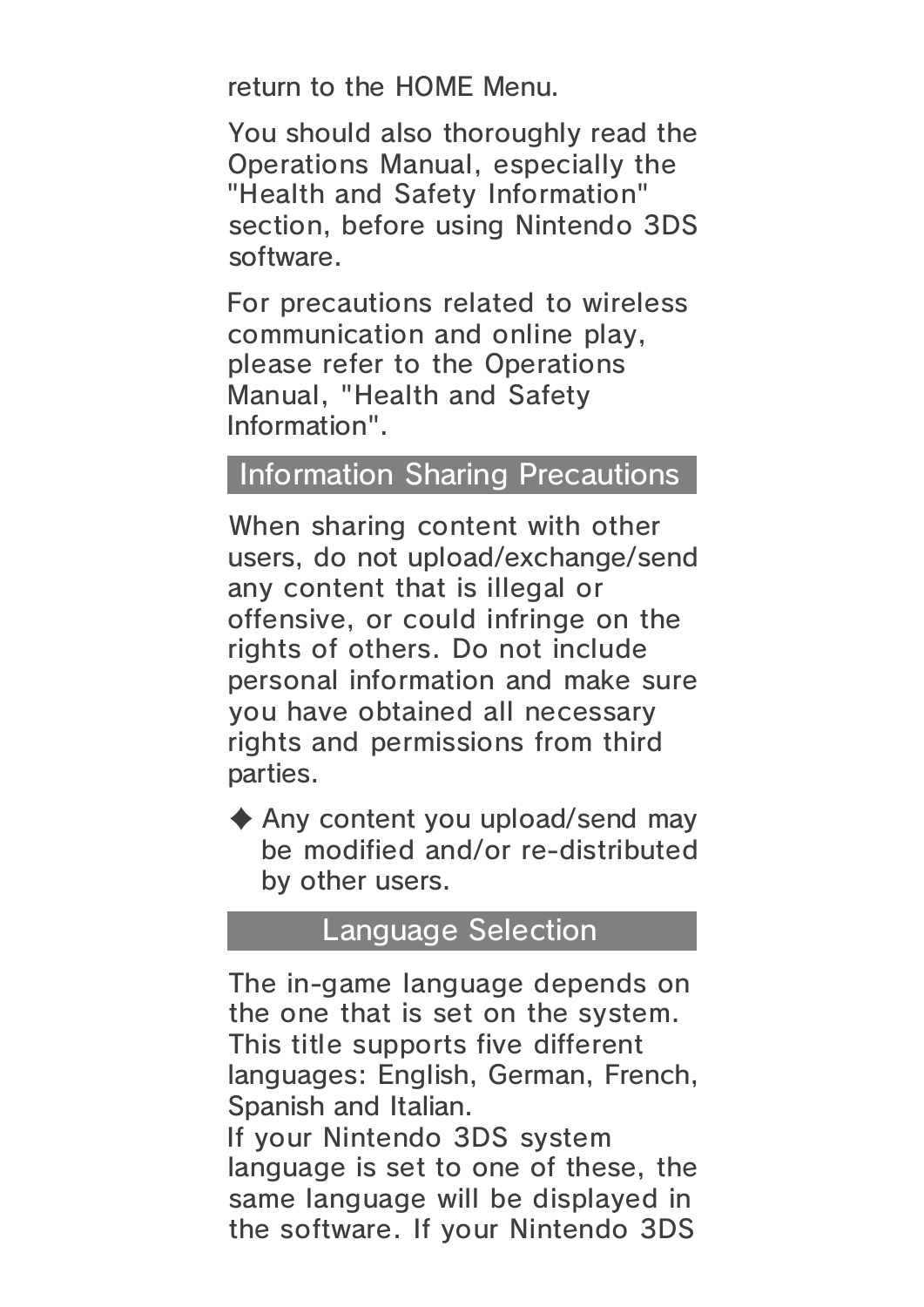system is set to another language, the in-game default language will be English.

For instructions about how to change the system language, please refer to the System Settings electronic manual.

Age Rating Information

For age rating information for this and other software, please consult the relevant website for the age rating system in your region.

www.pegi.info PEGI (Europe):

USK (Germany): www.usk.de

Classification Operations Branch (Australia): www.classification.gov.au

OFLC (New Zealand): www.censorship.govt.nz

#### **Advisories**

This software (including any digital content or documentation you download or use in connection with this software) is licensed by Nintendo® only for personal and non-commercial use on your Nintendo 3DS system. Your use of any network services of this software is subject to the Nintendo 3DS Service User Agreement and Privacy Policy,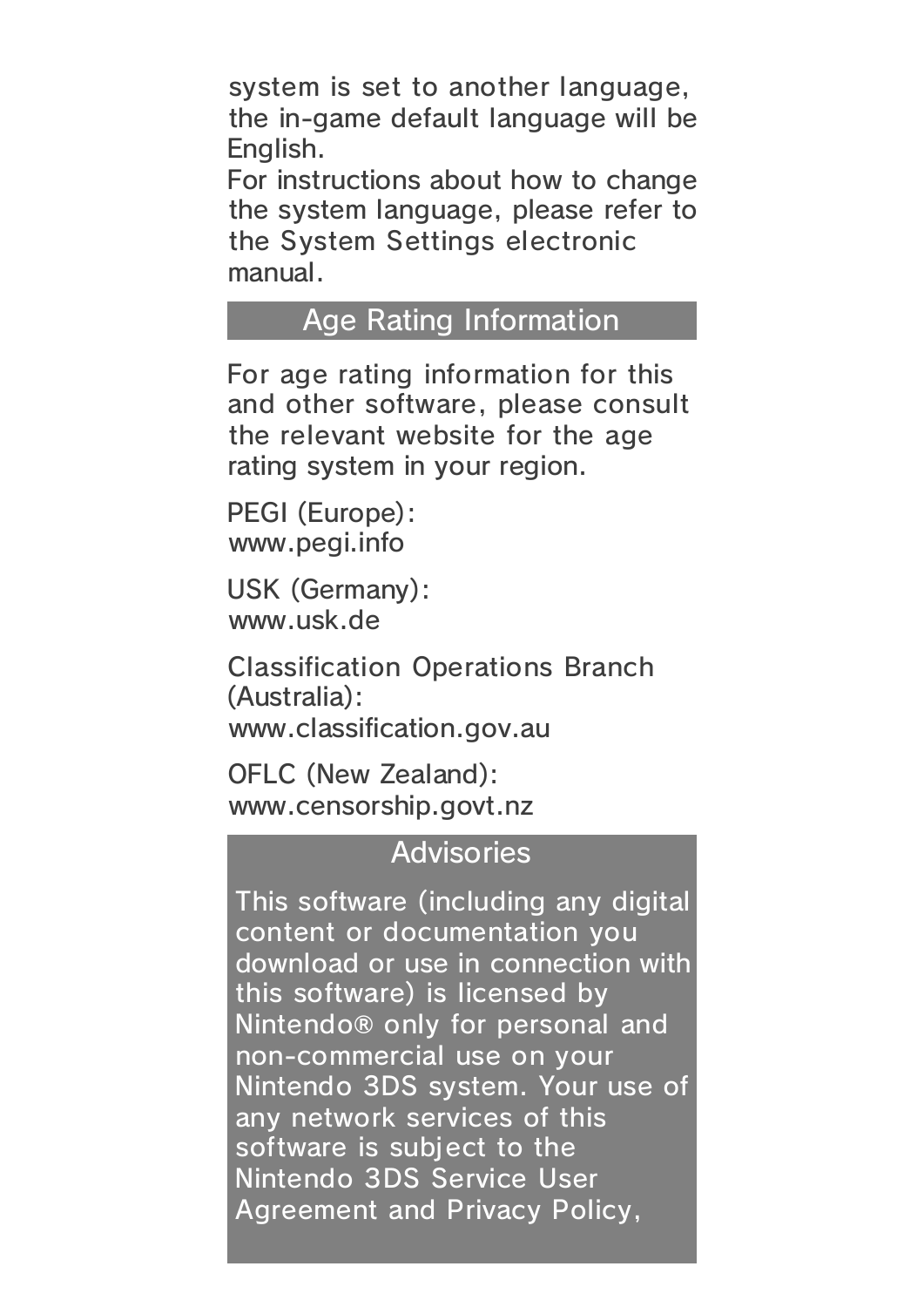which includes the Nintendo 3DS Code of Conduct.

Unauthorised reproduction or use is prohibited.

This software contains copy protection technology to prevent reproduction and copying of content.

Your Nintendo 3DS system and software are not designed for use with any existing or future

unauthorised technical modification of the hardware or software or the use of any unauthorised device in connection with your Nintendo 3DS system.

After the Nintendo 3DS system or any software is updated, any existing or future unauthorised technical modification of the hardware or software of your Nintendo 3DS system, or the use of any unauthorised device in connection with your Nintendo 3DS system, may render your Nintendo 3DS system permanently unplayable. Content deriving from the unauthorised technical modification of the hardware or software of your Nintendo 3DS system may be removed.

This software, instruction manual and other written materials accompanying the software are protected by domestic and international intellectual property laws.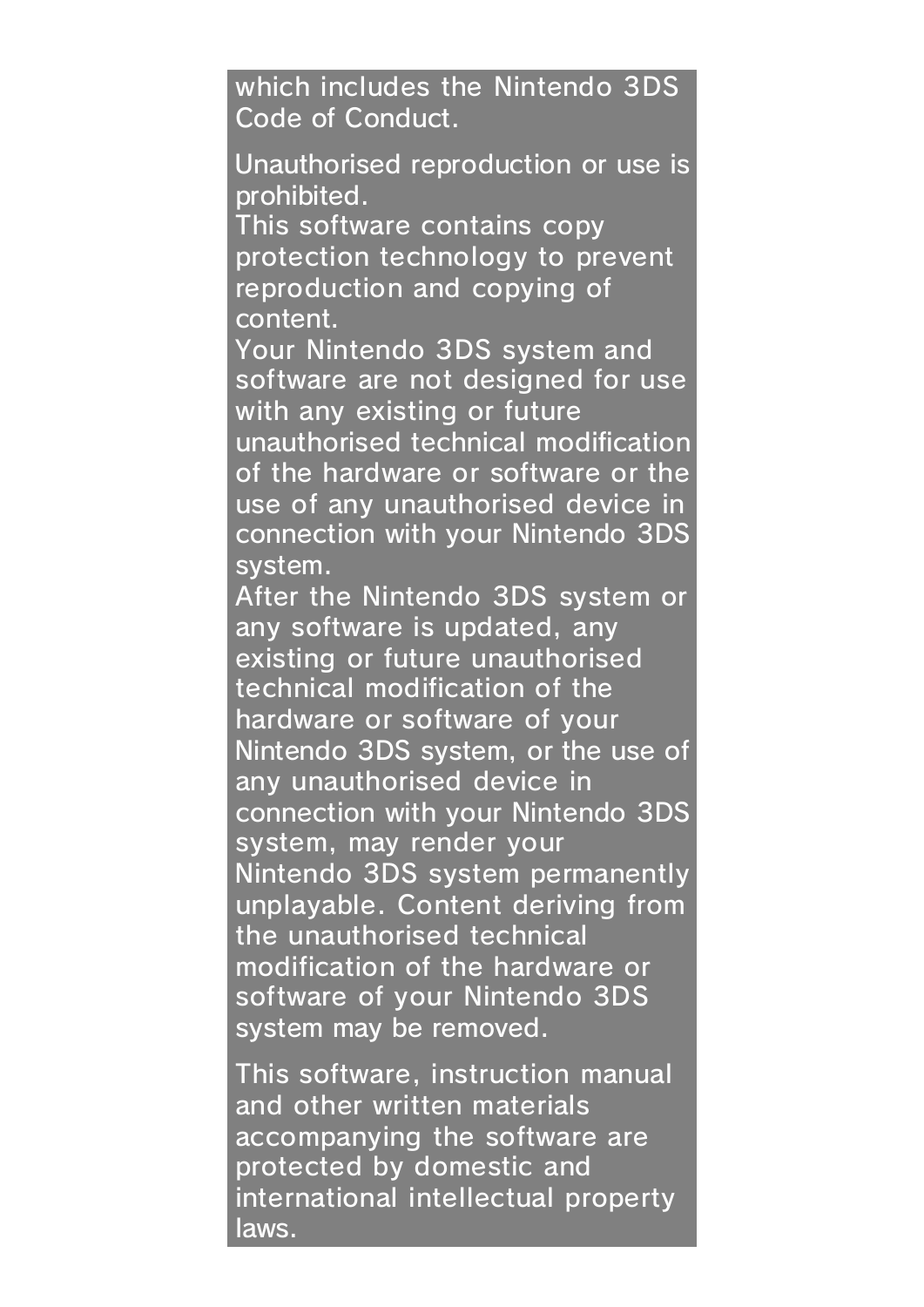© 2012 - 2013 Nintendo Co., Ltd. / INTELLIGENT SYSTEMS

Trademarks are property of their respective owners. Nintendo 3DS is a trademark of Nintendo.

Powered by *ii***D** Obiclip

CTR-P-AFEP-EUR-00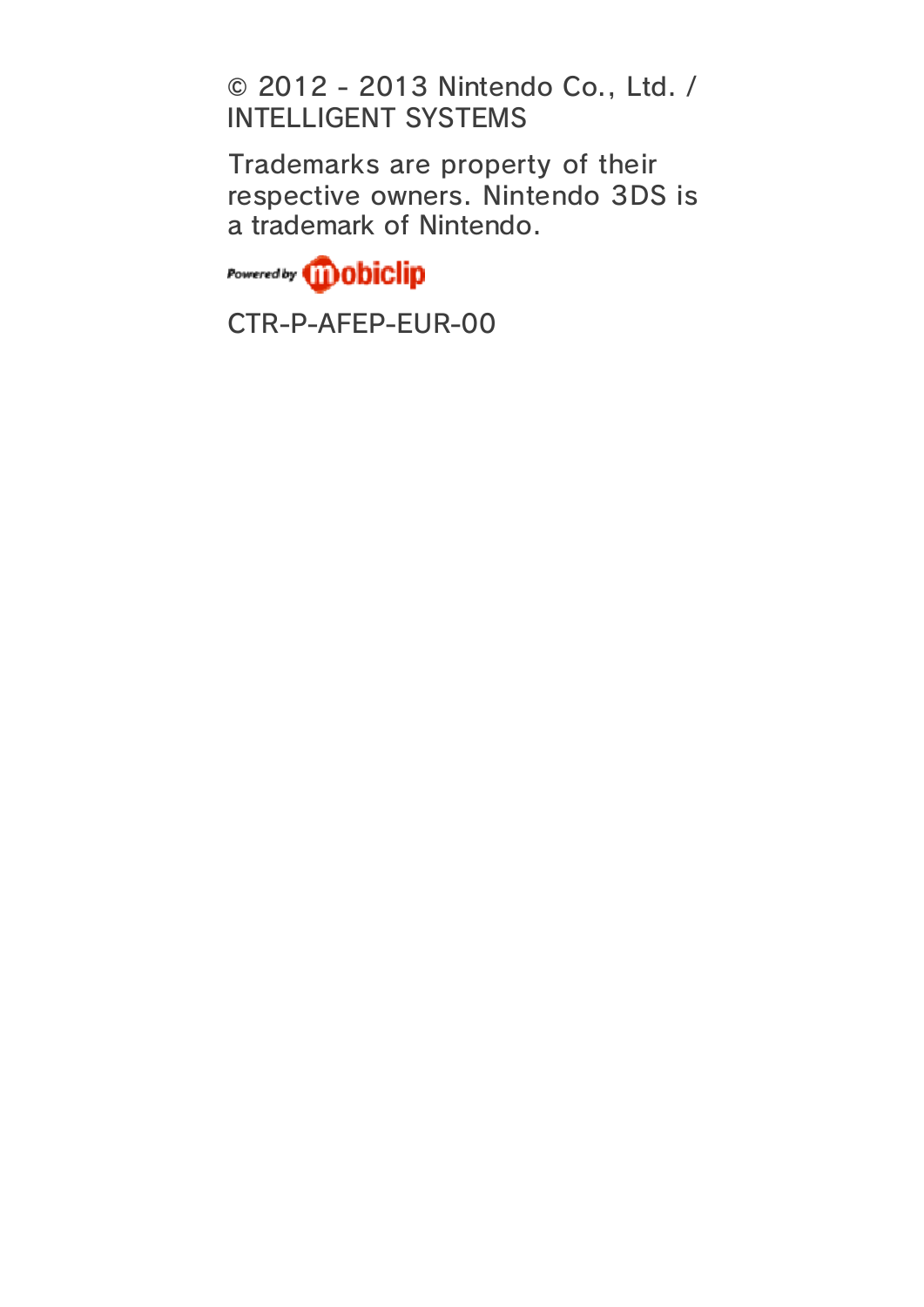#### **Getting Started**

The Main menu w ill be displayed whe n you start th e game .





Select NEW GAME to start the game from the beginning. On the following screens you will be asked to choose the difficulty and game mode, and to create your avatar.

(p. 15). menu (p. 7) or System menu difficulties from the Preparations access the Guide on other Normal difficulty. You can also when you start the game on The Guide will be displayed

# **Continue**

To continue a previous game, select CONTINUE and then a save file to load. If you had a Bookmark (p. 3), it will be deleted.

 $\blacklozenge$  To switch between regular save data and battle save data (p. 3), press  $\mathbb{D}$ ,  $\mathbb{R}$  or touch the Touch Screen.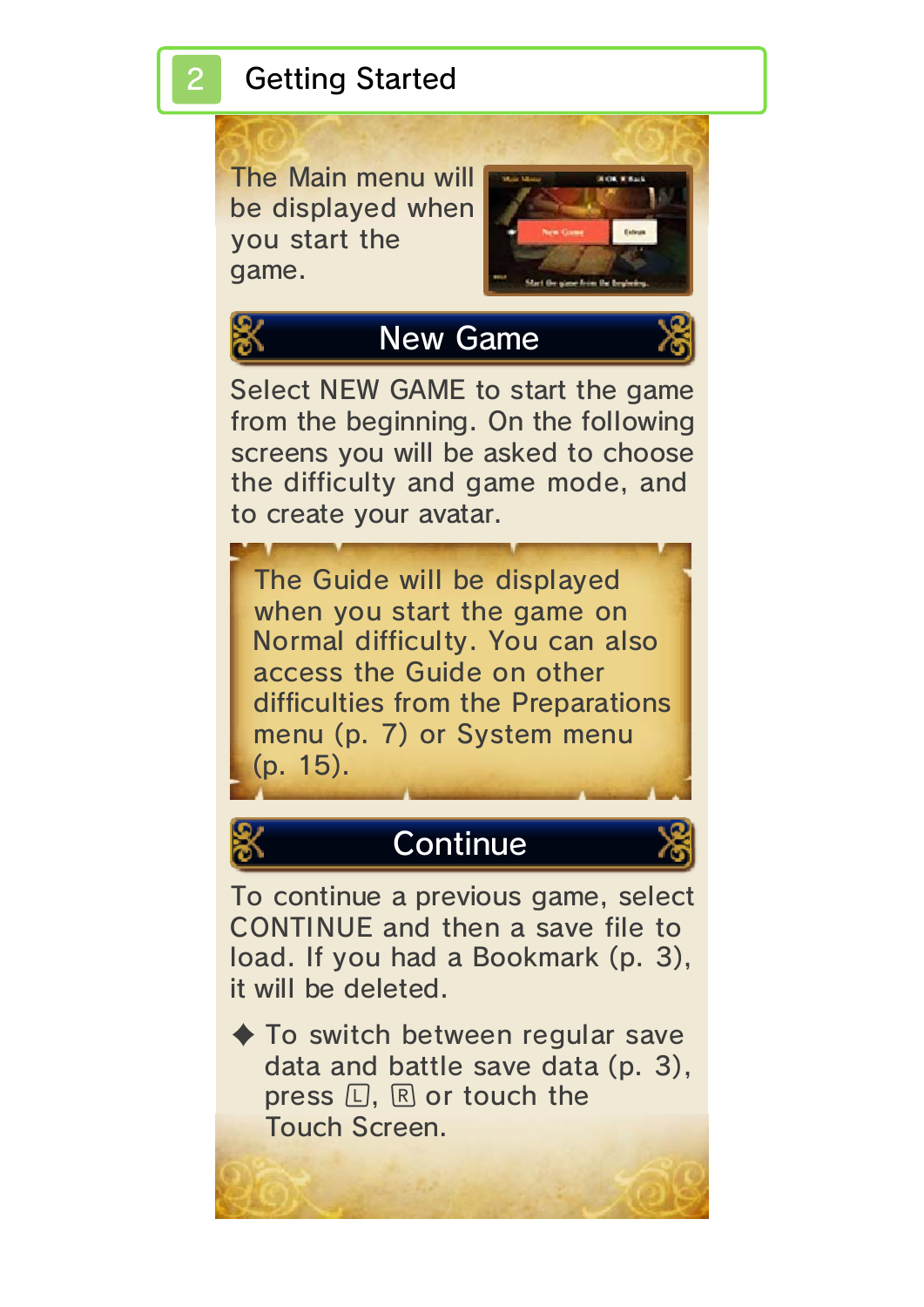# 3 Saving and Deleting Data

# Saving Data

There are three kinds of save files:

#### Regular Save

Save from th e Preparations men u (p. 7) or afte r completing a chapter. There ar e



three save slots for this kind of save data.



#### Battle Save

When playing in Newcomer Mode, select SAVE from the System menu (p. 15) during a battle to save your current progress. There are two save slots for battle save files.



#### Bookmarks

When playing i n Classic Mode, yo u can save you r progress during a battle and suspen d



the game by selecting BOOKMARK from the System menu.

When you resume the game, the Bookmark will disappear.

### Deleting Data

There are two ways to delete data:



Deleting Save Data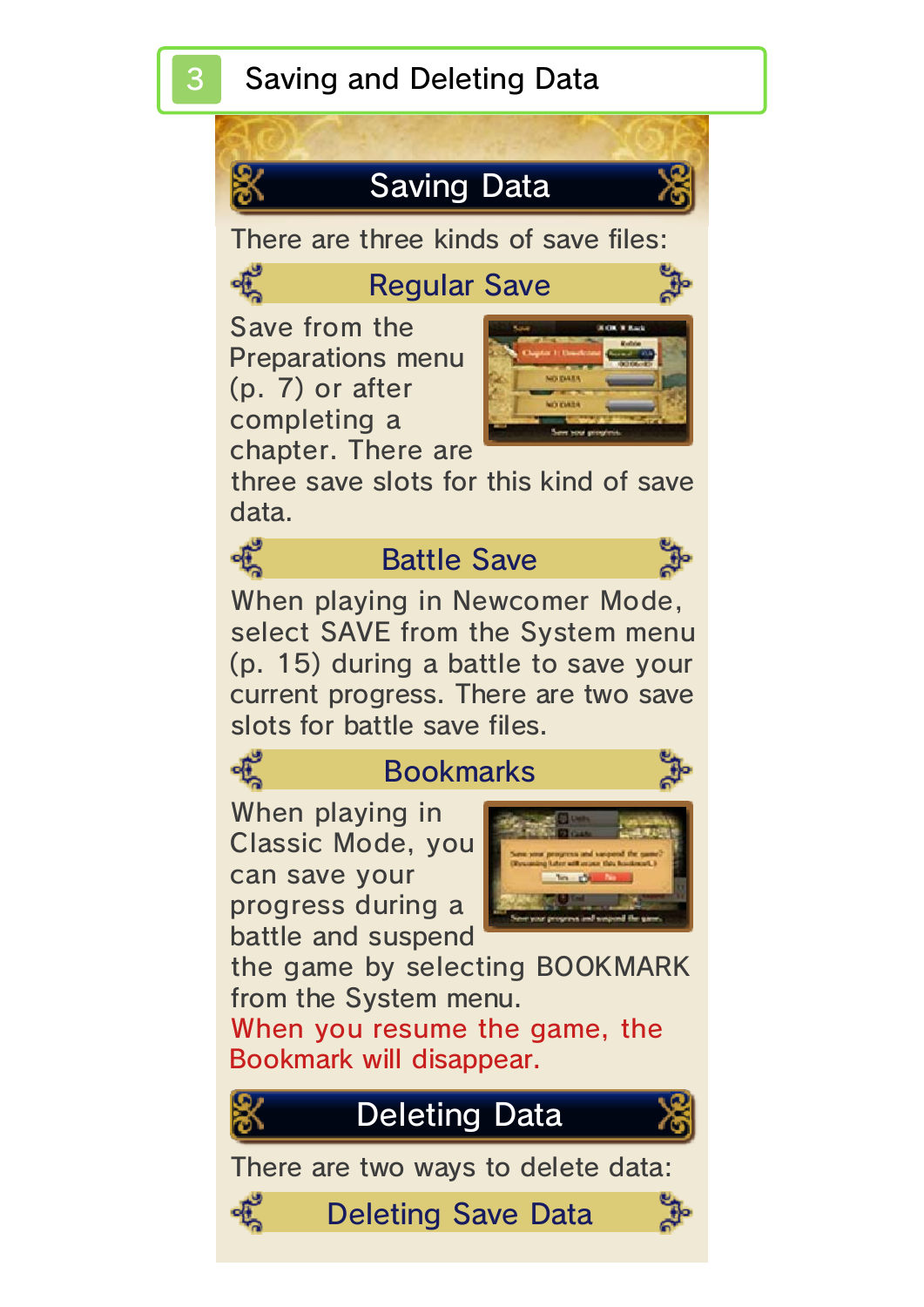Select DELETE from the Main menu and then select the save file you want to delete.



Deleting All Data



From the Main menu, select EXTRAS and then select WIPE DATA to delete all data. Add-on maps (p. 20) you have purchased at the Outrealm Gate will not be deleted.

◆ Deleted data cannot be recovered, so be careful.



To copy your save data to a different save slot, select COPY from the Main menu and select the destination. If save data already exists in the specified save slot, it will be overwritten.

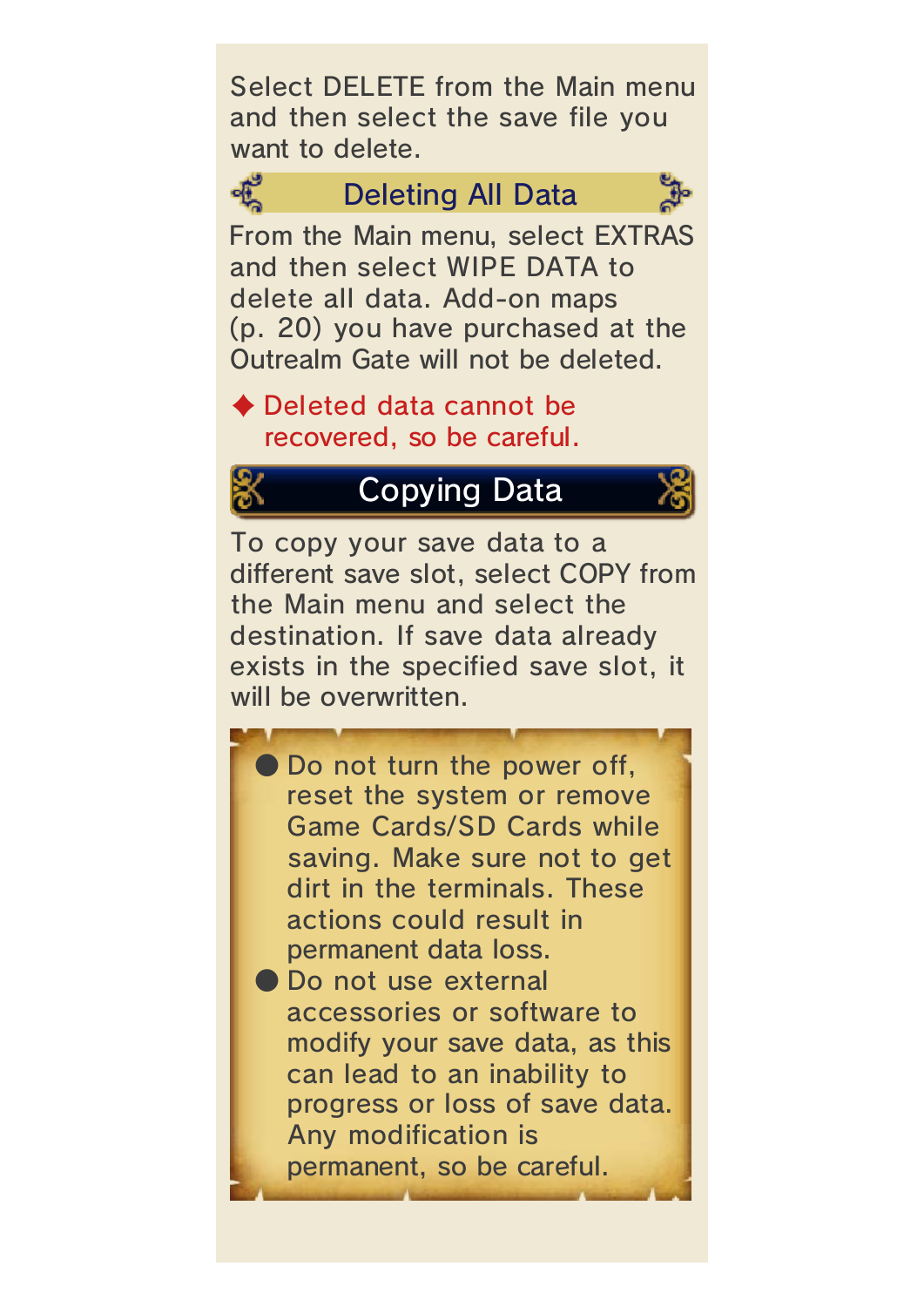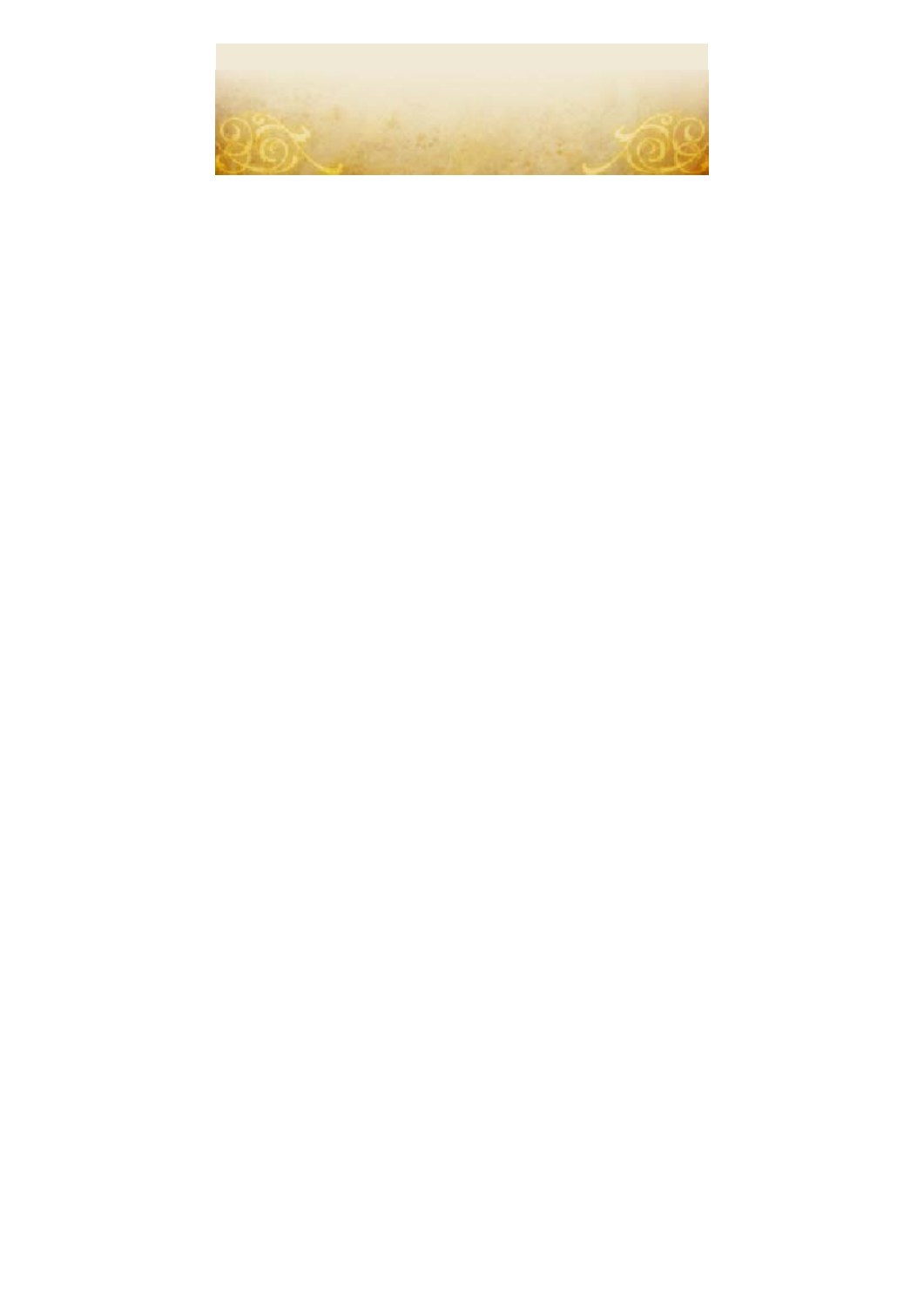#### Nintendo Network

This software supports Nintendo Network™. You can obtain things such as items via SpotPass™ and purchase downloadable maps using Nintendo Network. Refer to the "Communication Modes" section (p. 16-20) for more information.

#### About Nintendo Network



more! videos, send messages and much and add-on content, trade world, download new software with other players all over the service which allows you to play Nintendo Network is an online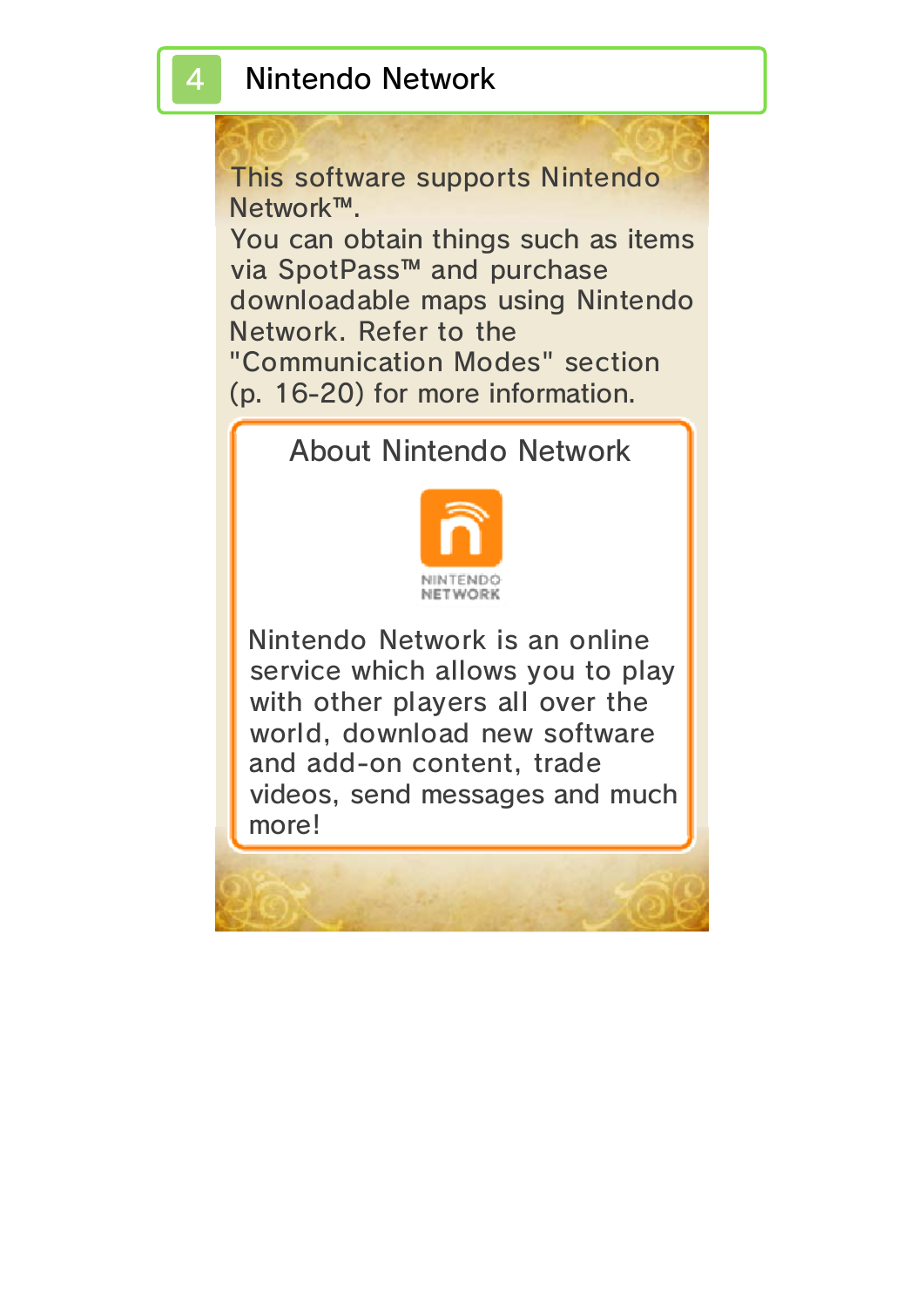This section explains the basic controls. For controls specific to certain screens, please see:

- World Map Controls (p. 6)
- Battle Map Controls (p. 9)
- (p. 12) - Combat Animation Controls



#### Button Controls

| <b>Navigate</b>              |                           |
|------------------------------|---------------------------|
| Confirm                      | Α                         |
| Next (dialogue)              | А                         |
| Speed up dialogue<br>display | $\bigoplus$ + $\bigoplus$ |
| <b>Back</b>                  | B                         |
| Skip event or<br>animation   | <b>START</b>              |
| Previous (dialogue)          |                           |

 $\blacklozenge$  To reset the game and return to the title screen, press  $\square$  +  $\square$  +  $\overline{\phantom{a}}$  strart simultaneously. You cannot reset your game during wireless communication.

# Touch Screen Controls

Touch the icon s displayed on th e Touch Screen t o navigate and toggl e various kinds o f information.

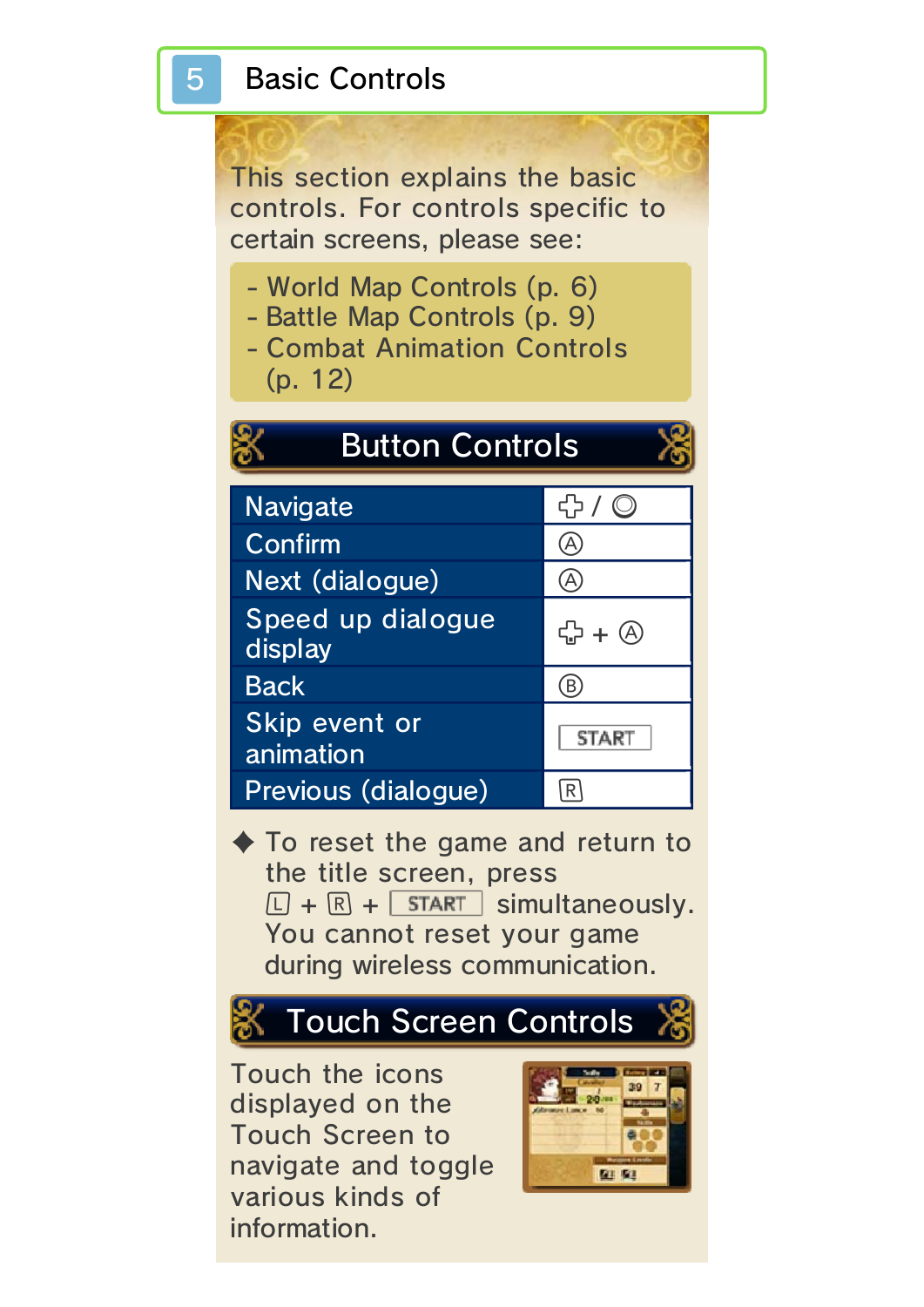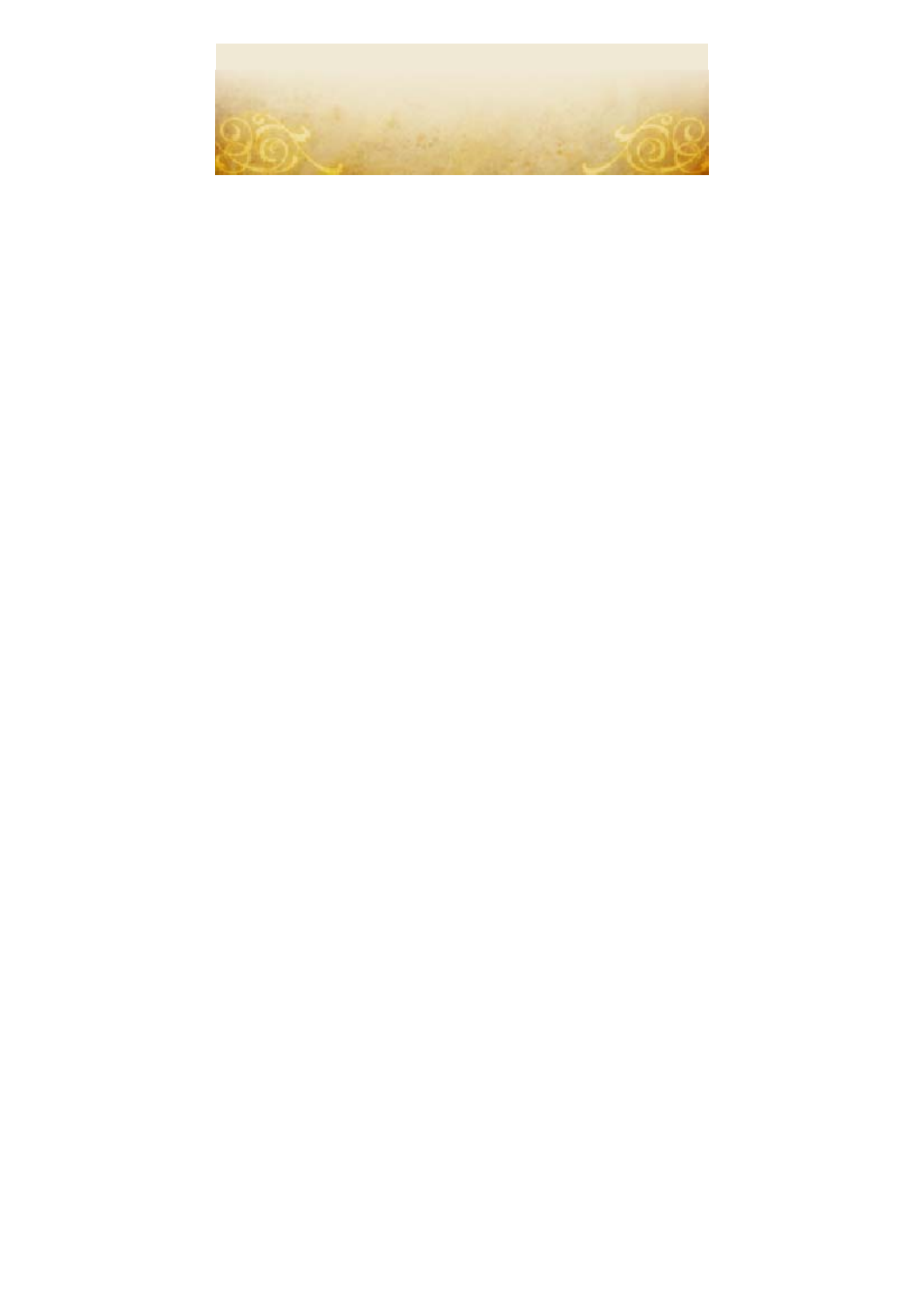Navigate the World Map to enter maps where battles await you or where you can visit shops. The number of maps you can access will increase as you progress through the game.

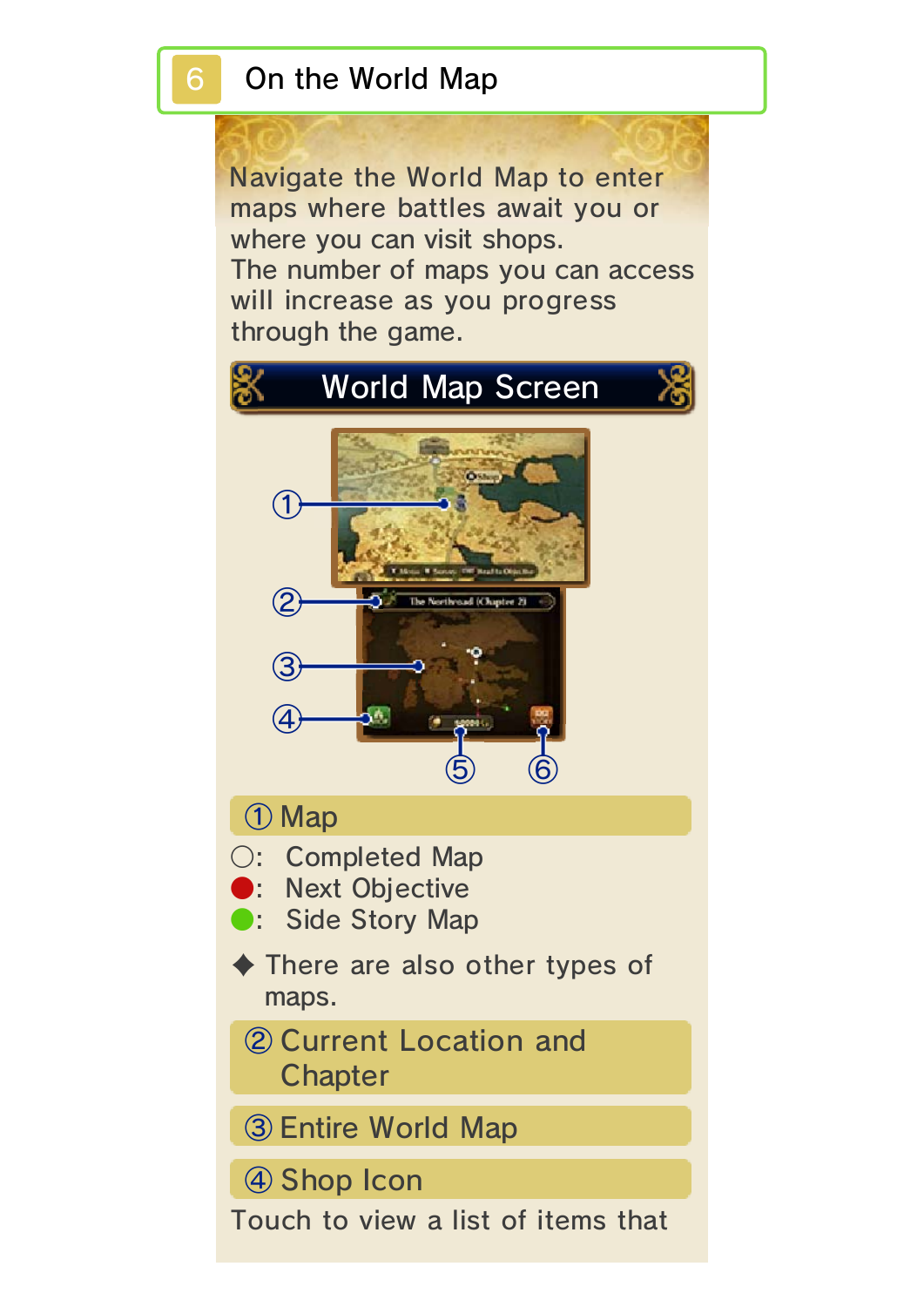can be purchased at the shop.

⑤ Your Money

⑥ Story Icon

Touch to view a story recap.



| <b>Move</b>                                 | ╬ / ©          |
|---------------------------------------------|----------------|
| <b>Move Quickly (press</b><br>while moving) | (A) / (Y)      |
| <b>Enter a Map</b>                          | Α              |
| Display the<br><b>Preparations Menu</b>     |                |
| <b>Head to Objective</b>                    | <b>START</b>   |
| <b>Show / Hide Shop</b><br><b>Item List</b> | /L             |
| <b>Survey the World Map</b>                 | R)             |
| <b>Scroll Map (when</b><br>surveying)       | ረ <u>ን</u> / C |

# Shop

When you enter amap where n o battle occurs, yo u can buy and sel l items at the shop .



You can also forge your weapons. Names of forged weapons will be in blue.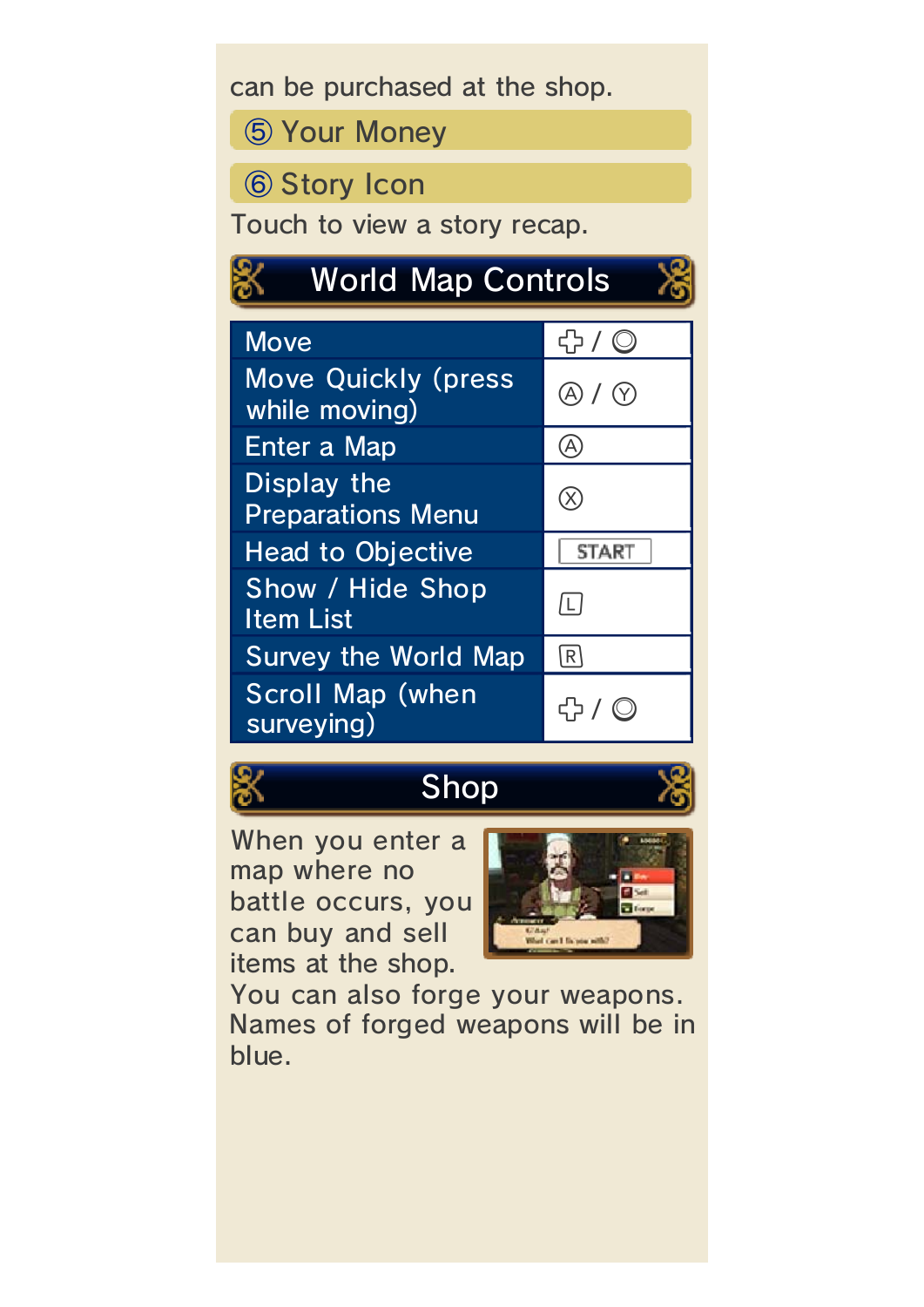#### World Map Events

buy special items. appears to start a battle or to map where such a character StreetPass™ (p. 17). Enter a players you have met via enemies, merchants or other You may also encounter from the main storyline. start a battle that is separate across side stories. Enter one to game, you will eventually come As you progress through the



 $\blacklozenge$  Time in the game is synchronised with the time on your system. To prevent problems such as the World Map not updating, Barracks (p. 7) events not occurring or an inability to obtain units via SpotPass (p. 18), do not change the date or time settings on your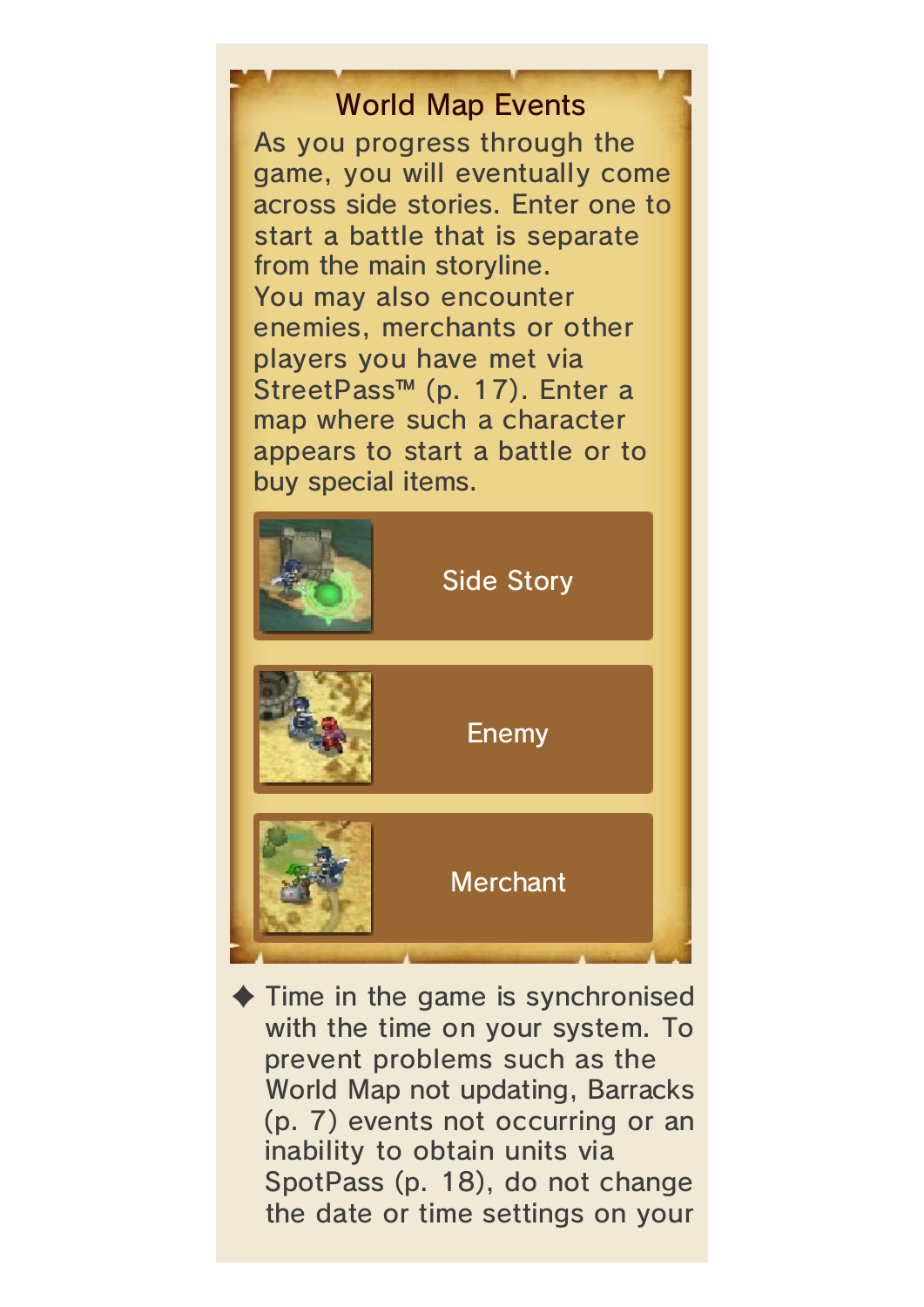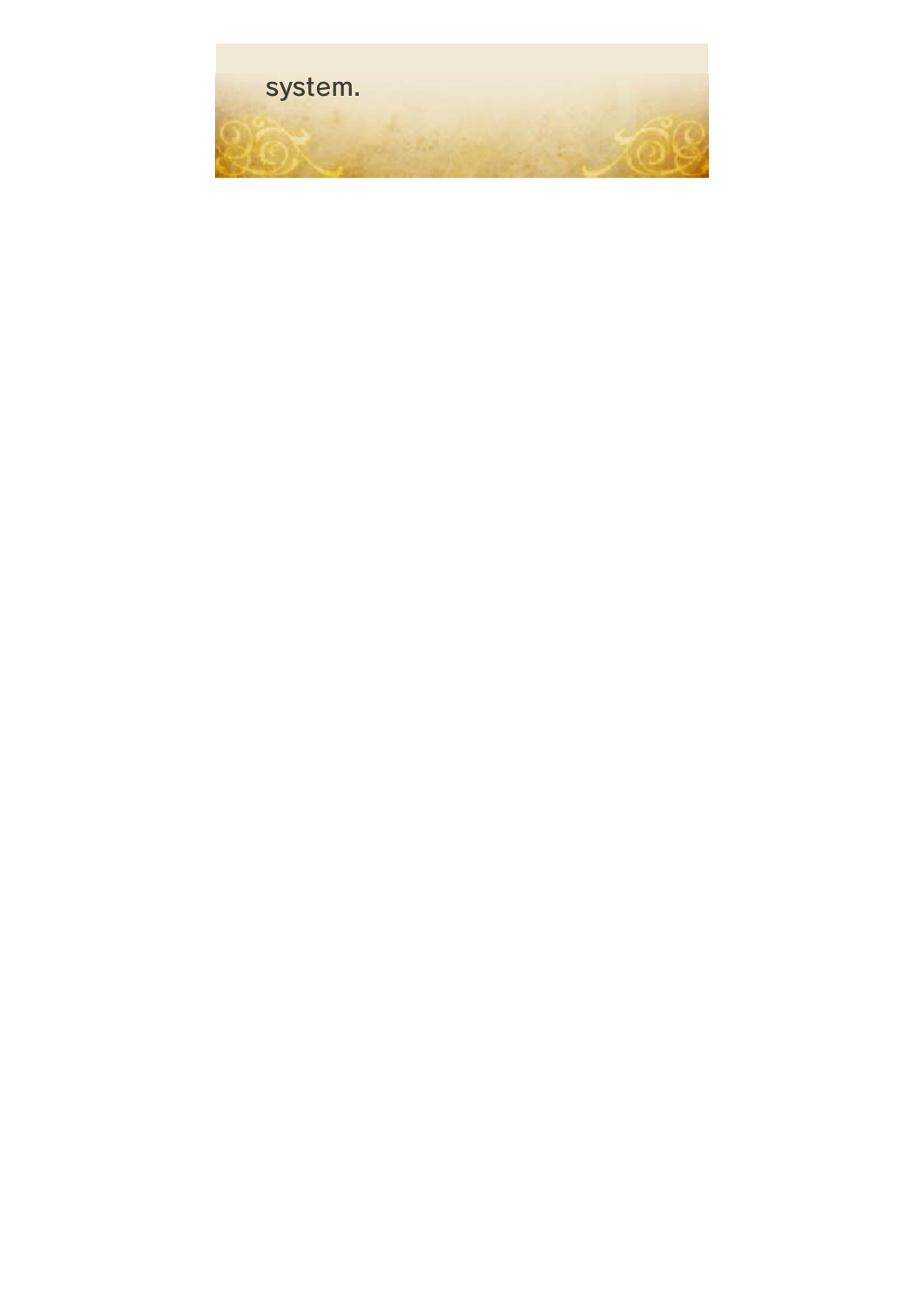#### **Preparations Menu**

Press  $\otimes$  on the World Map t o show th e Preparations menu. More options wil l



become available as you progress through the game.



Organise you r items. Select units to exchange o r equip items.



# About Units

during battles are called "units". The characters you control

# Equip Skills

Equip or remov e skills a unit ha s learned .



# Support

Have your units converse with each other to increase their support levels (p. 13).

♦ The "Support" icon will change colour when conversations are available.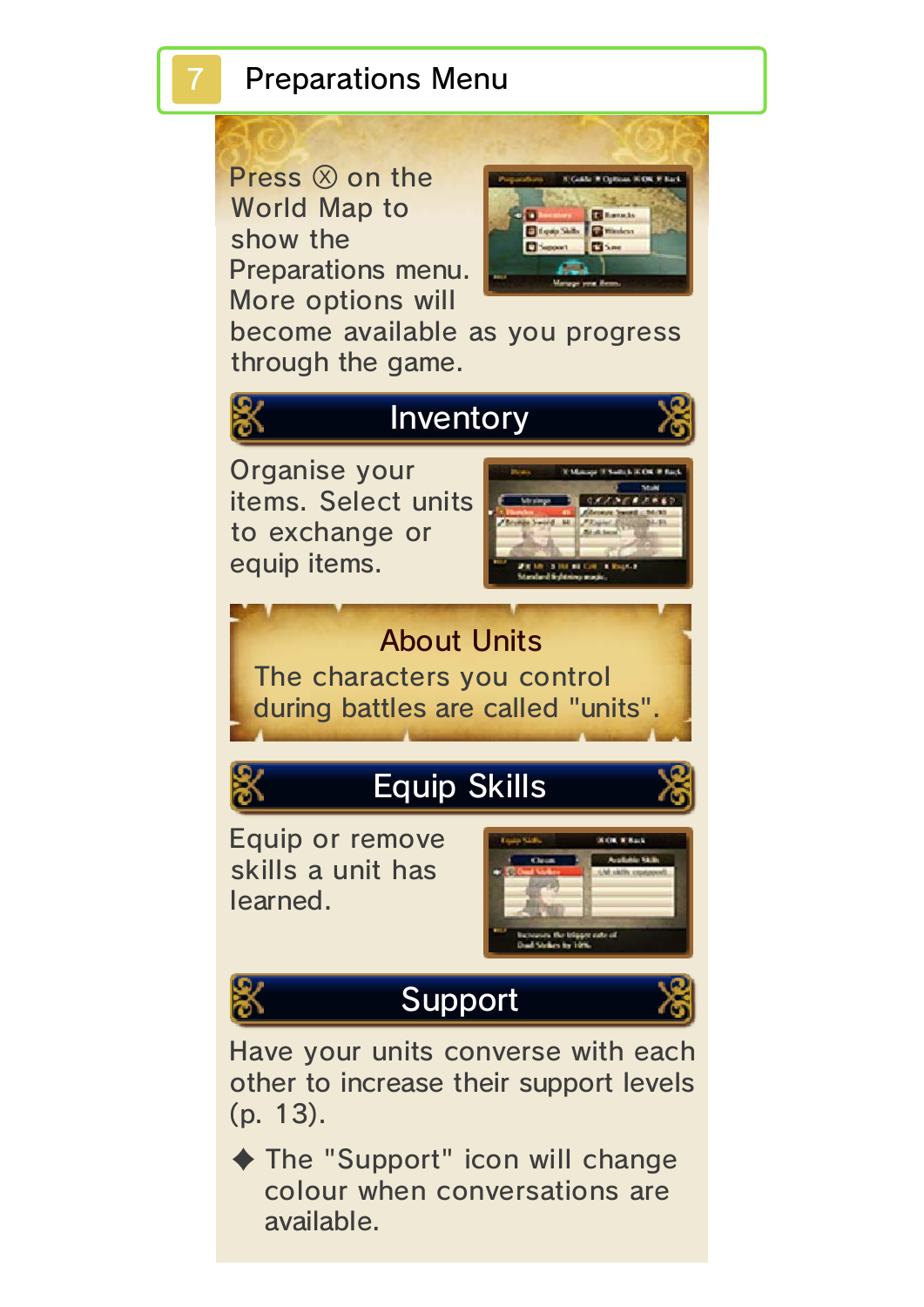# **Barracks**



There are three options available in the Barracks. The appearance of the Barracks will change depending on your actions in the game.

| Events |  |
|--------|--|
|        |  |

| Listen In     | Watch event<br>cutscenes.                                                           |
|---------------|-------------------------------------------------------------------------------------|
| <b>Roster</b> | Get to know a bit<br>about your units.                                              |
| Look          | Use $\odot$ to move the<br>camera so that you<br>can look around the<br>whole room. |

**Wireless** 

Play using wireless communication (p. 16).





Save your progress.

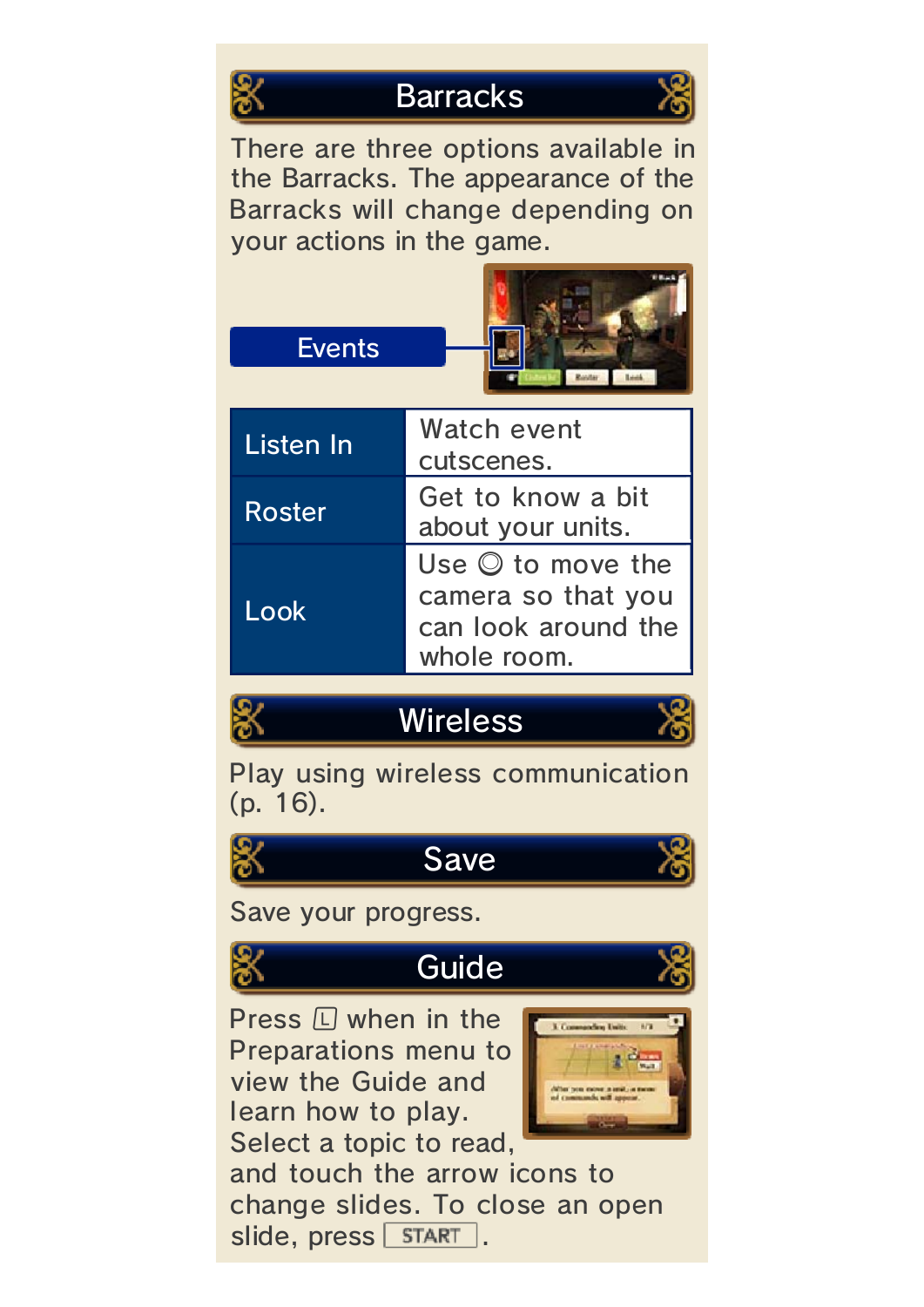

# **Options**

Press **R** when in the Preparation s menu to check o r adjust gam e options. Navigat e



with  $\oplus$  and change settings with  $\oplus$ .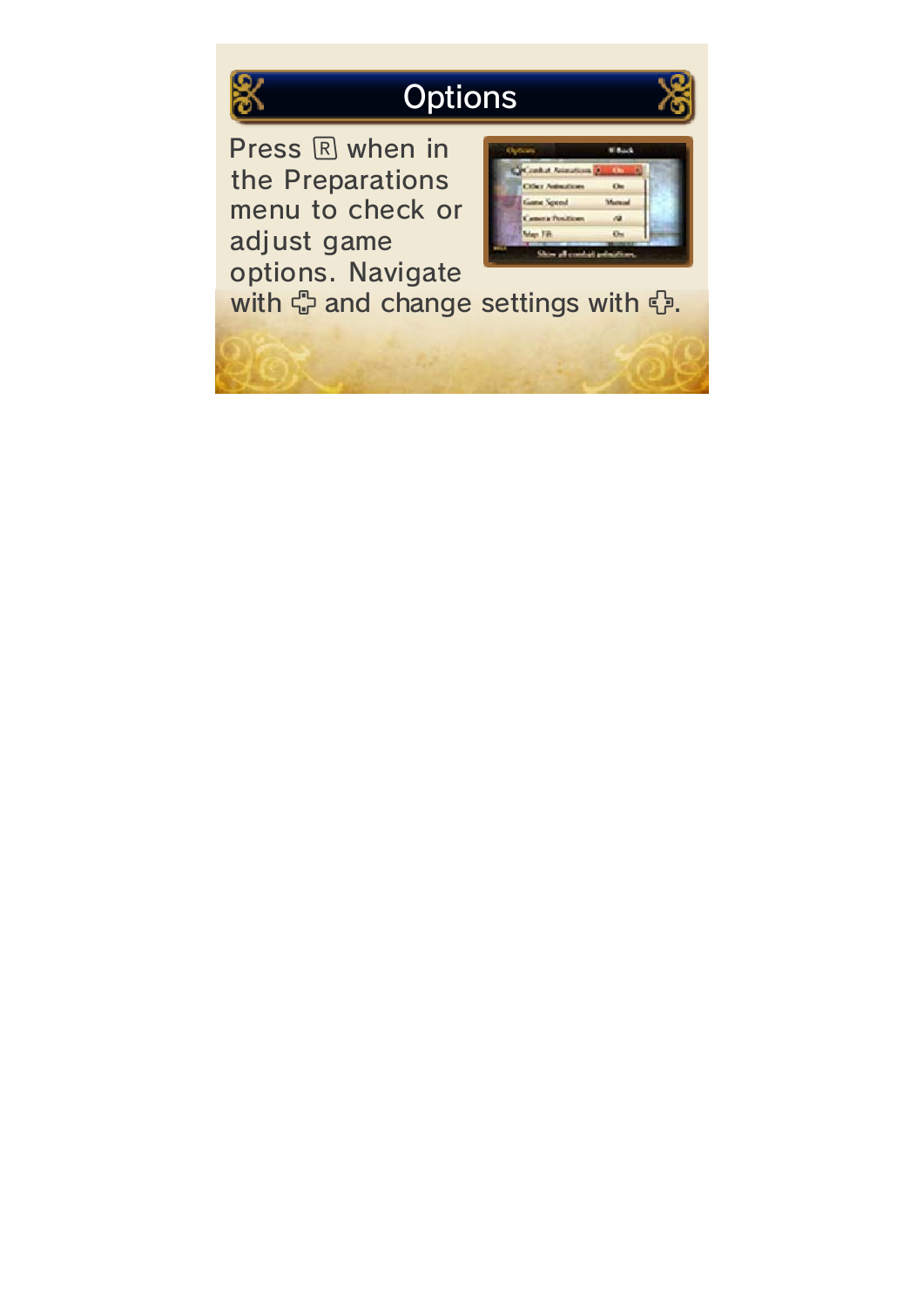When you enter a map where a battle awaits you, the screen will change to the battle screen. Select FIGHT or press <u>START</u> when you are ready.



① Preparations Menu (p. 7)

Select the units you want to use in battle. Select FIGHT to start the battle or EXIT to return to the World Map.

#### ② Full Map

Shows unit placement and terrain. The enemy leader is marked with a flashing icon.

- ●: Friendly Units
- ●: Enemy Units
- **•**: Other Units

Number ③ Victory Conditions and Turn

Satisfy the conditions to win the battle.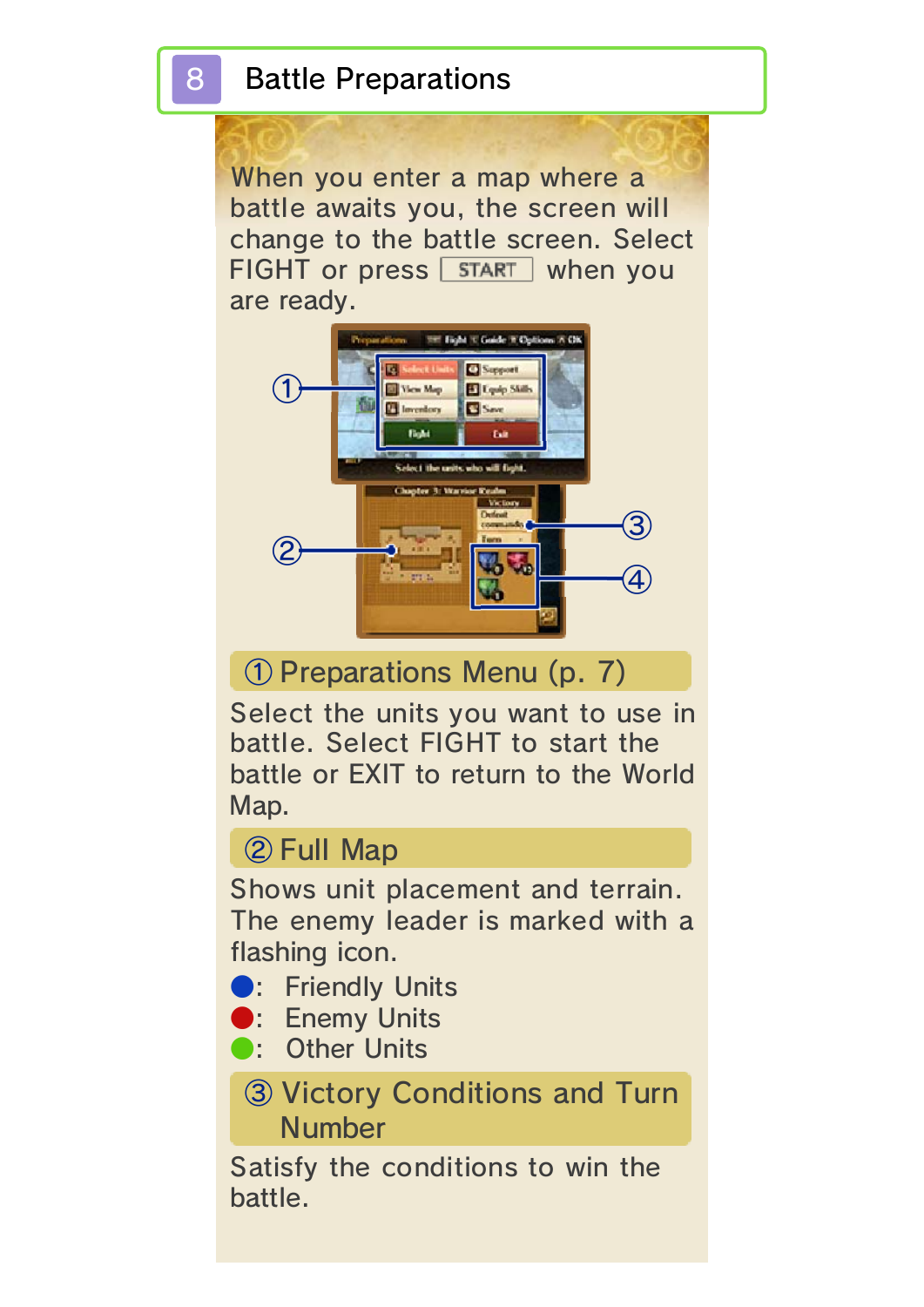Blue units are friendly, red units are hostile and green marks other units. ④ Number of Units

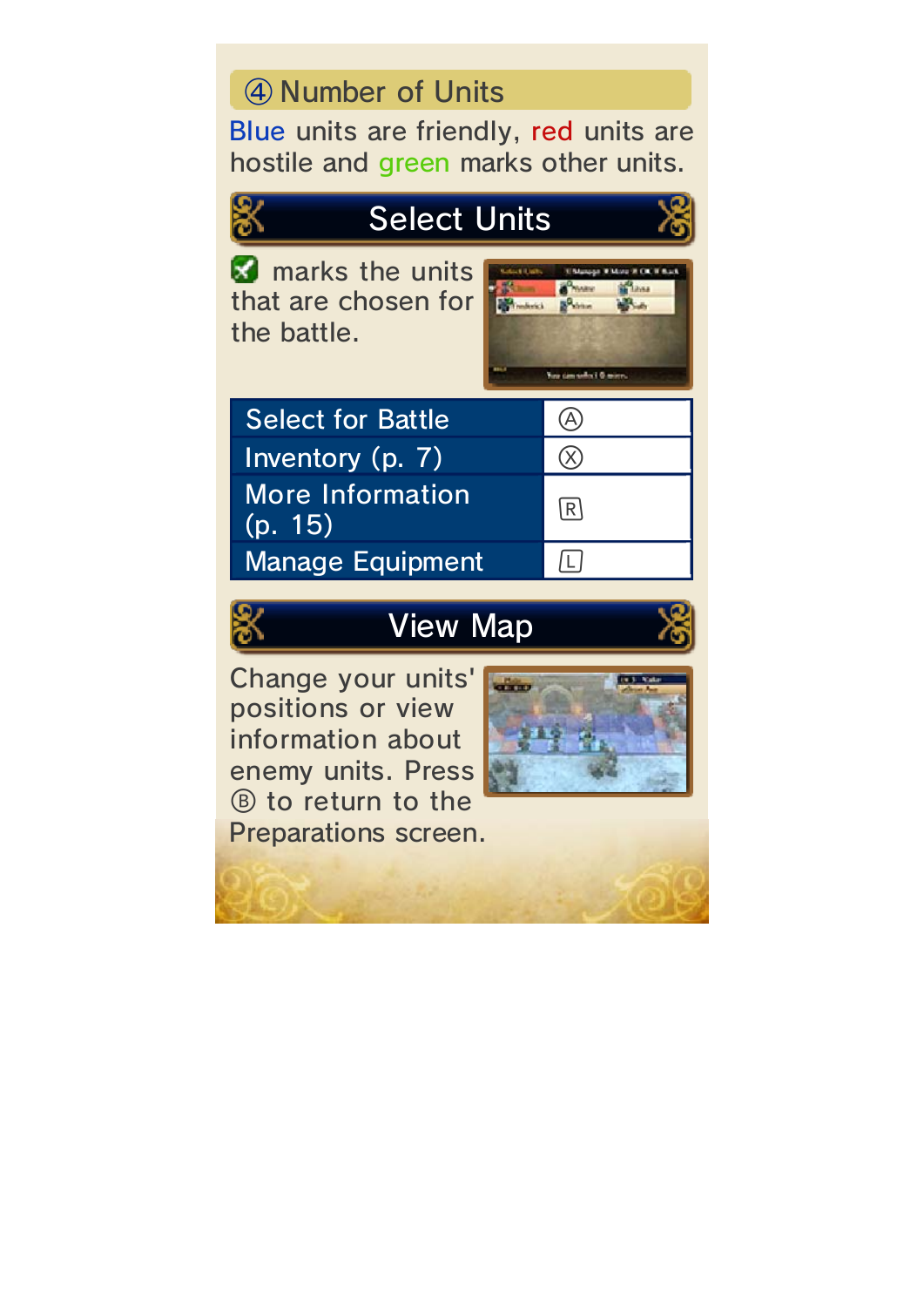#### 9 Battle Basics

Move your units o nthe battle map , engage th e enemies an d defeat them .



| <b>Battle Map Controls</b>                                 |                                                              |
|------------------------------------------------------------|--------------------------------------------------------------|
| <b>Move Cursor</b>                                         | ╬ / ◎                                                        |
| <b>Move Cursor Quickly</b>                                 | G + $\circledcirc$ /<br>$\bigcirc$ + $\heartsuit$            |
| <b>Select Unit</b>                                         | $\circledR$                                                  |
| (no active unit<br>selected) Display<br><b>System Menu</b> | (A)                                                          |
| Show / Hide<br>Danger Area                                 | $(\times)$                                                   |
| (before engaging<br>unit) Switch Weapon<br>or Staff        | $\circledR$ / $\circledR$                                    |
| <b>Point Cursor at Next</b><br>Unit                        | 囗                                                            |
| <b>Skip Combat</b><br>Animation                            | Press and<br>hold $\Box$<br>before<br>engaging<br>in combat. |
| Zoom In/Out                                                | R                                                            |

 $\blacklozenge$  If the combat animations have been disabled in Options (p. 7), pressing and holding  $\Box$  before engaging in combat with an enemy will display the animation.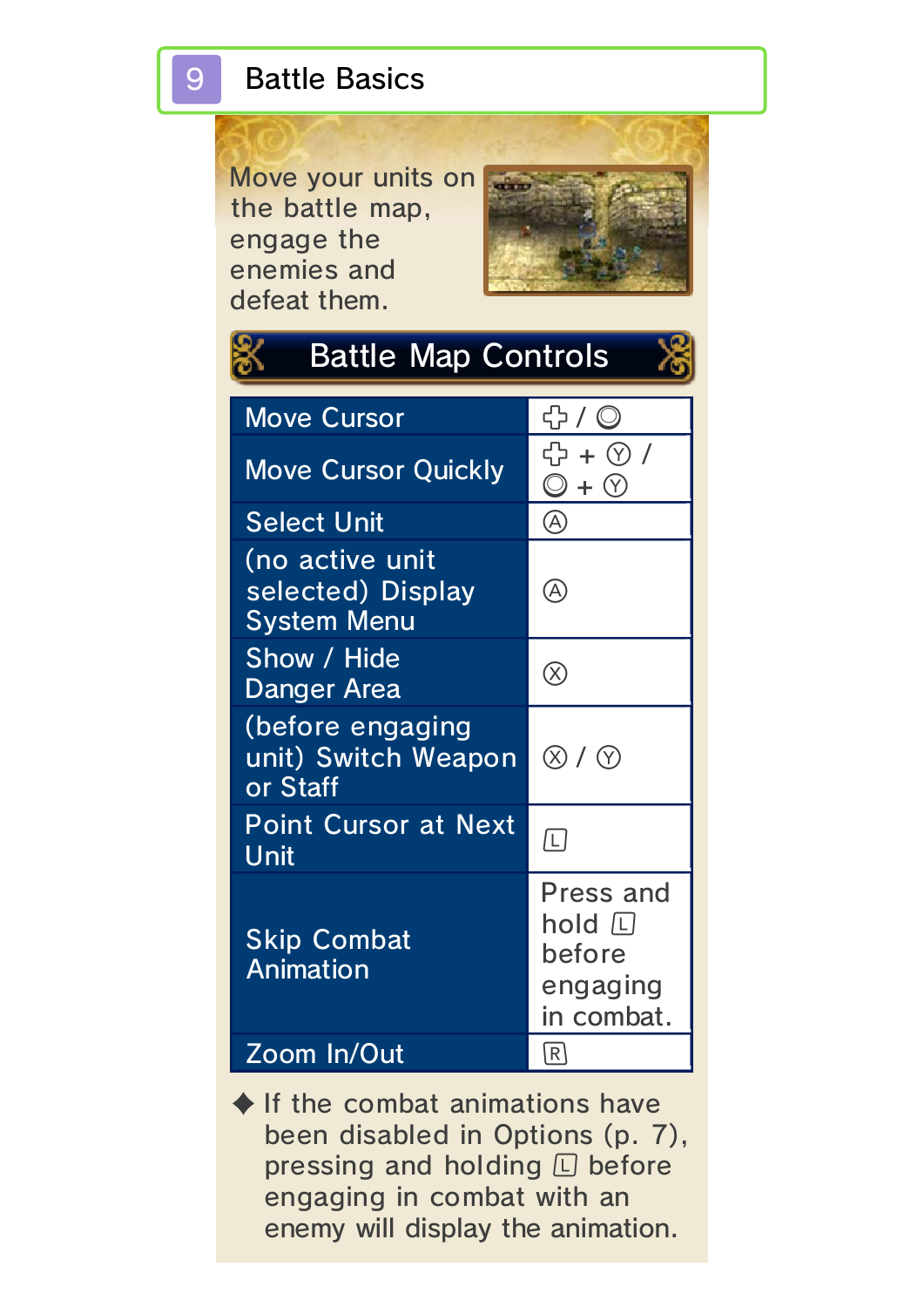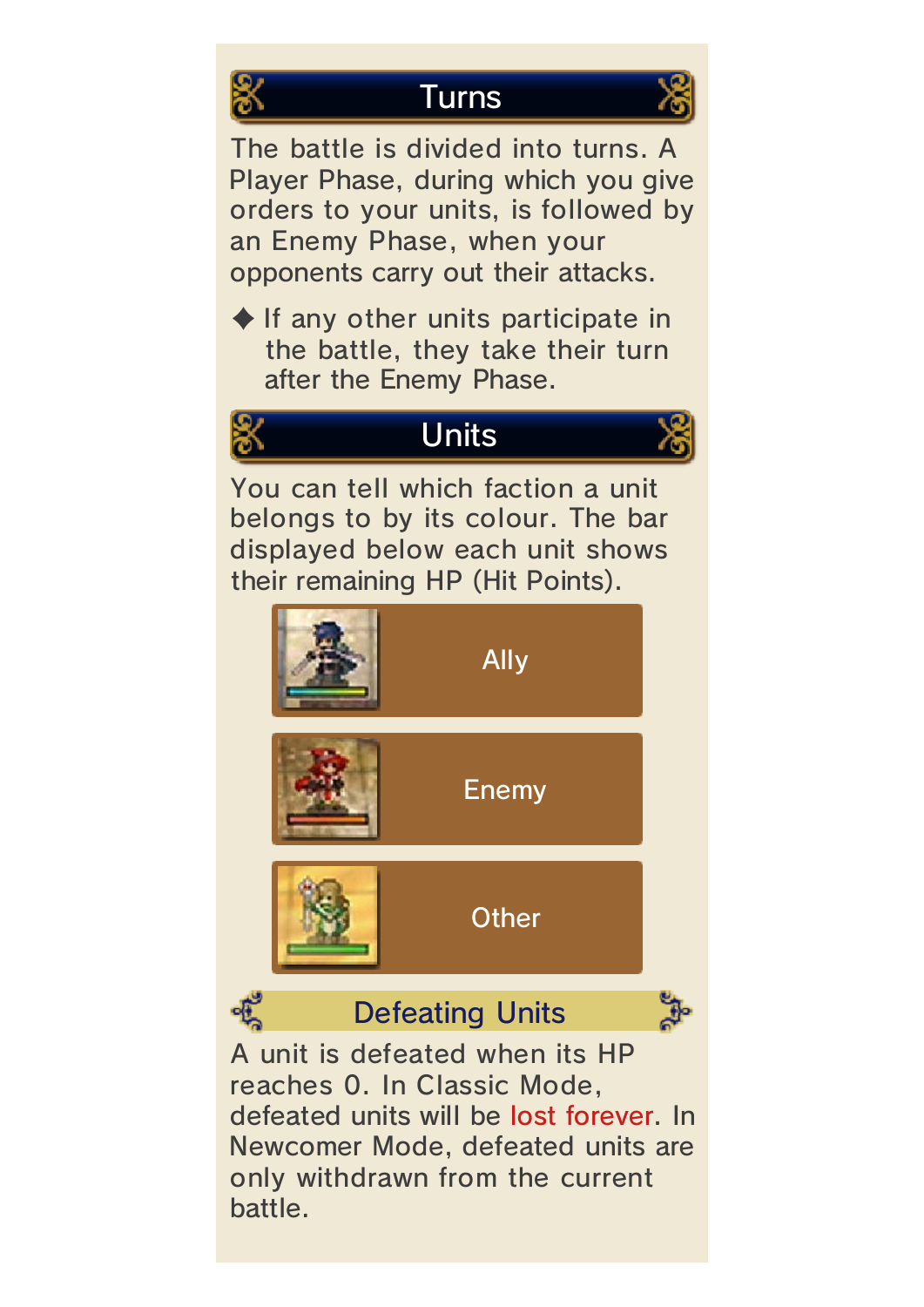

# **Game Over**



Game Over occurs if either your avatar or Chrom is defeated. If that happens, you can restart the game from where you last saved.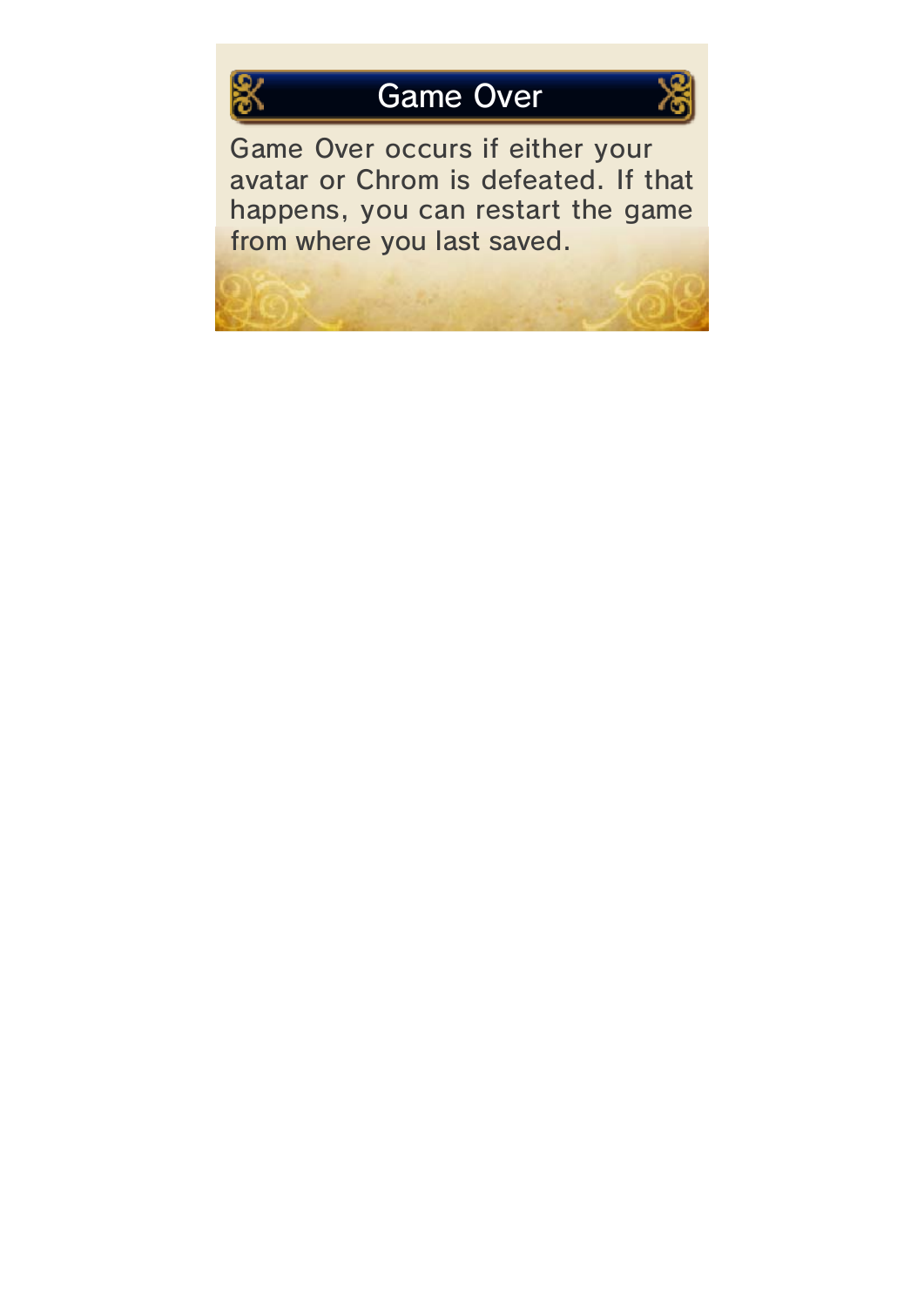10 Battle Screen



① Cursor

#### ② Terrain Info

Shows terrain info for the selected square. Terrain type affects units in certain ways.

#### ③ Unit's Face

Point the cursor at a unit to see their face. Touch it to view the unit's bio.

#### ④ Unit Info

View the unit's skills, status, etc. Touch icons to see their description. To close the description, simply touch another part of the screen.

#### ⑤ Toggle Display

Touch FULL to toggle between regular and detailed information about the unit.

⑥ Paired-Up Unit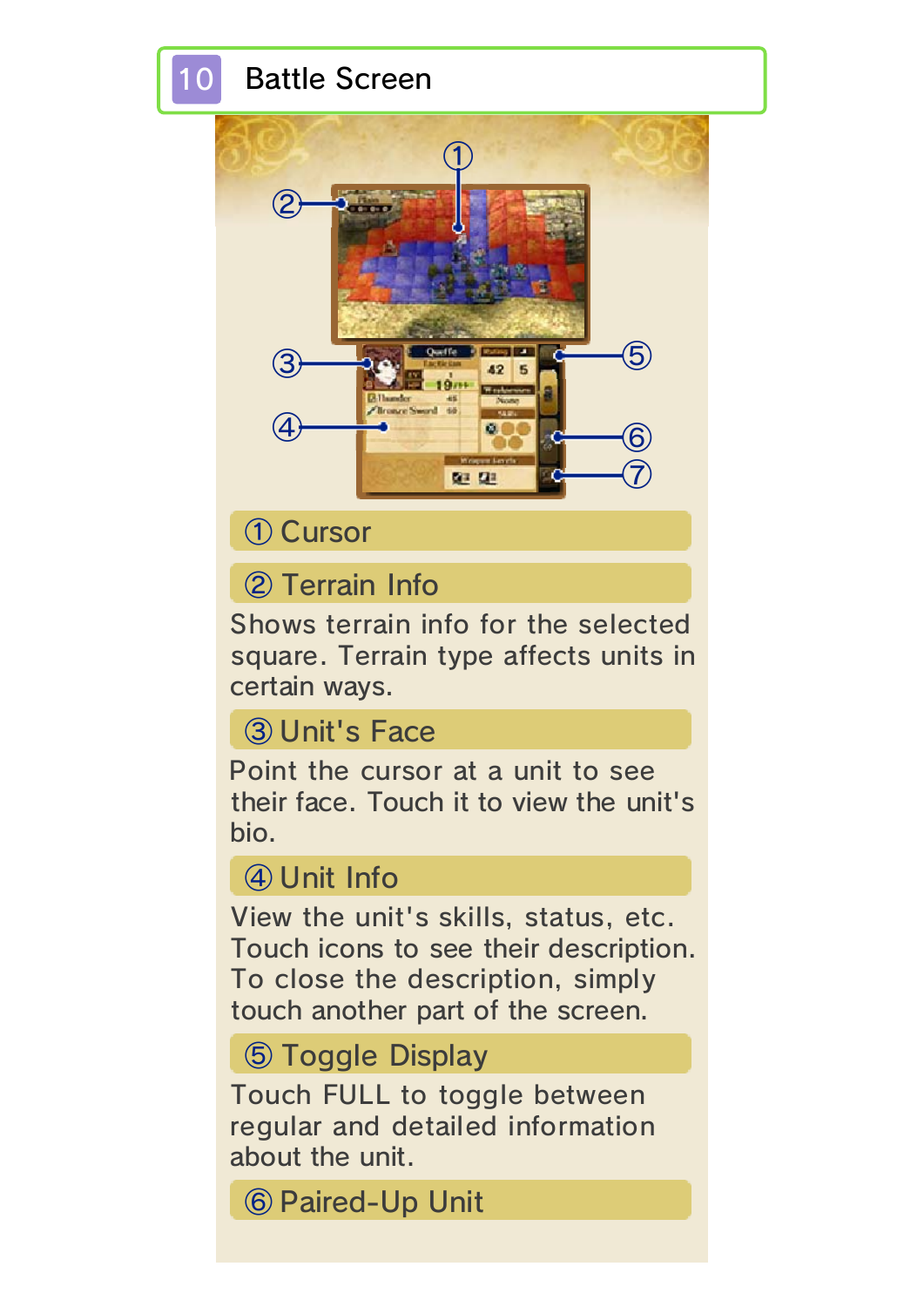When the selected unit is paired up (p. 13) with another one, touch this to display information about the other unit.

⑦ View Map

Display the full map (p. 8).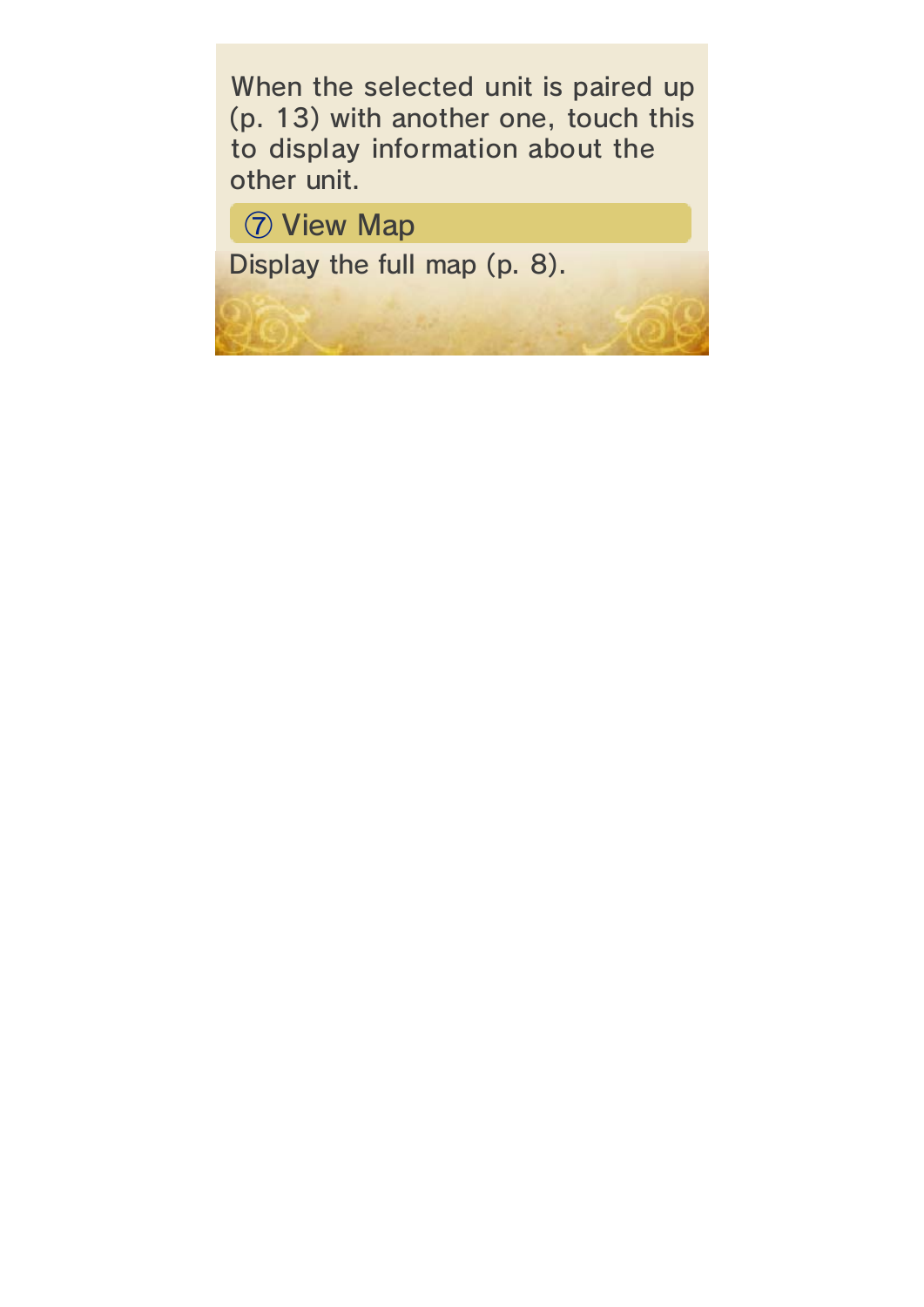## **Moving Units**

Each unit can be moved once per turn.

# **Move**

Select a unit an d its destination . The unit' s movement rang e will be highlighte d



in blue and the attack range in red. For units equipped with staves, the staff range will be highlighted in green.



# Unit's Actions

Once a unit is i n position, select a n action. Th e available action s vary depending o n



the unit and the situation. Units that have already acted turn grey and cannot be used until the next turn.

 $\blacklozenge$  When the destination is occupied by another unit, the units will pair up if it's an ally or engage in combat if it's an enemy.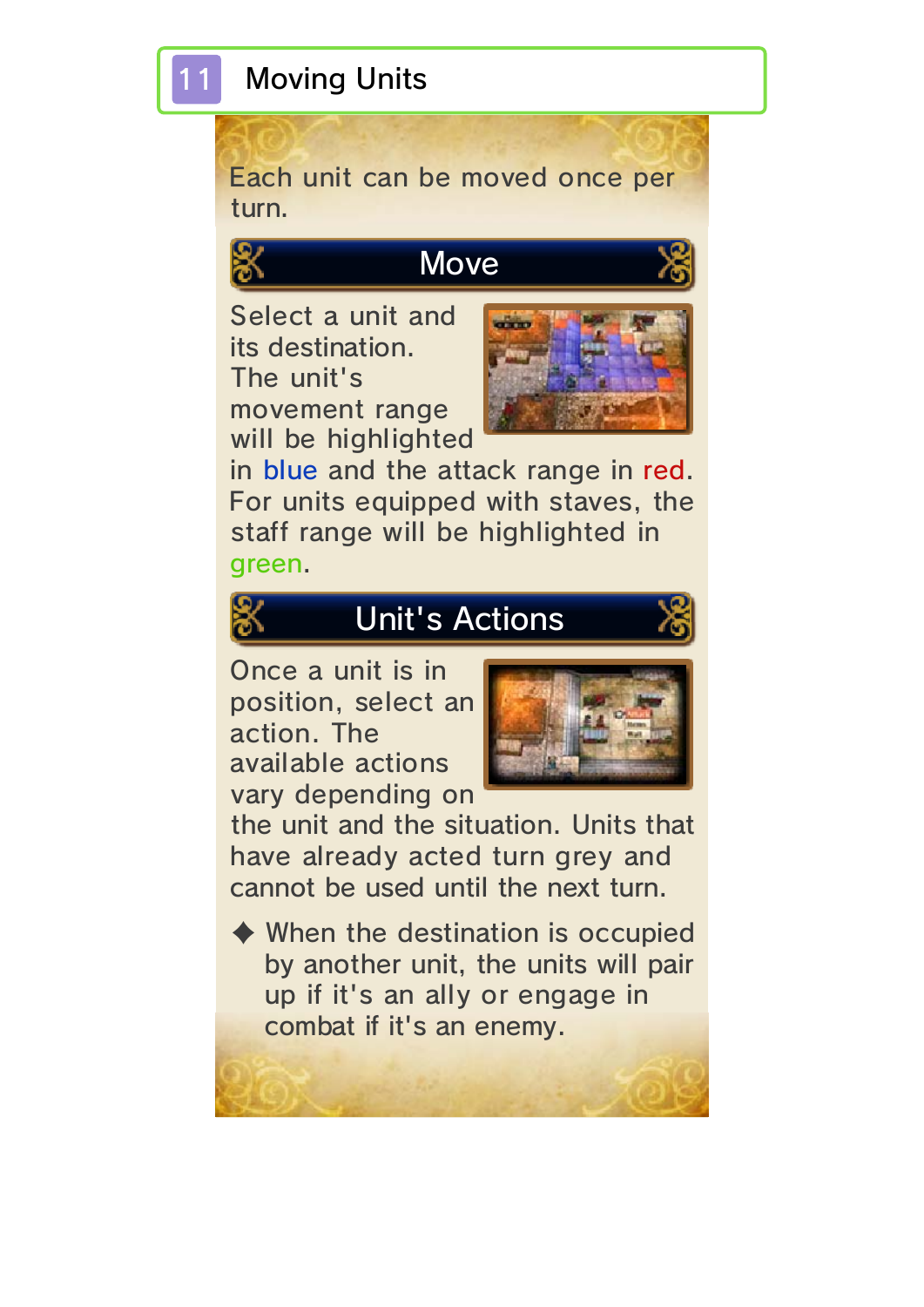

Combat begins when you attack or are attacked by an enemy.

# Select Weapon

Select a weapo n with  $\otimes$  or  $\otimes$  before attacking a n enemy .



| <b>Atk</b> | The damage you will deal<br>to your opponent.                           |
|------------|-------------------------------------------------------------------------|
| Hit        | The chance of your<br>attack being successful.                          |
|            | The chance of a critical<br>attack occurring.                           |
| Crit       | ◆ A critical attack deals<br>much more damage<br>than a regular attack. |

#### Number of Uses

the last use. number of uses will break after Weapons that have a limited

# Combat Screen

The attacking unit attacks first, and the attacked unit second. In some cases, a unit may attack twice or a support unit (p. 13) may attack as well.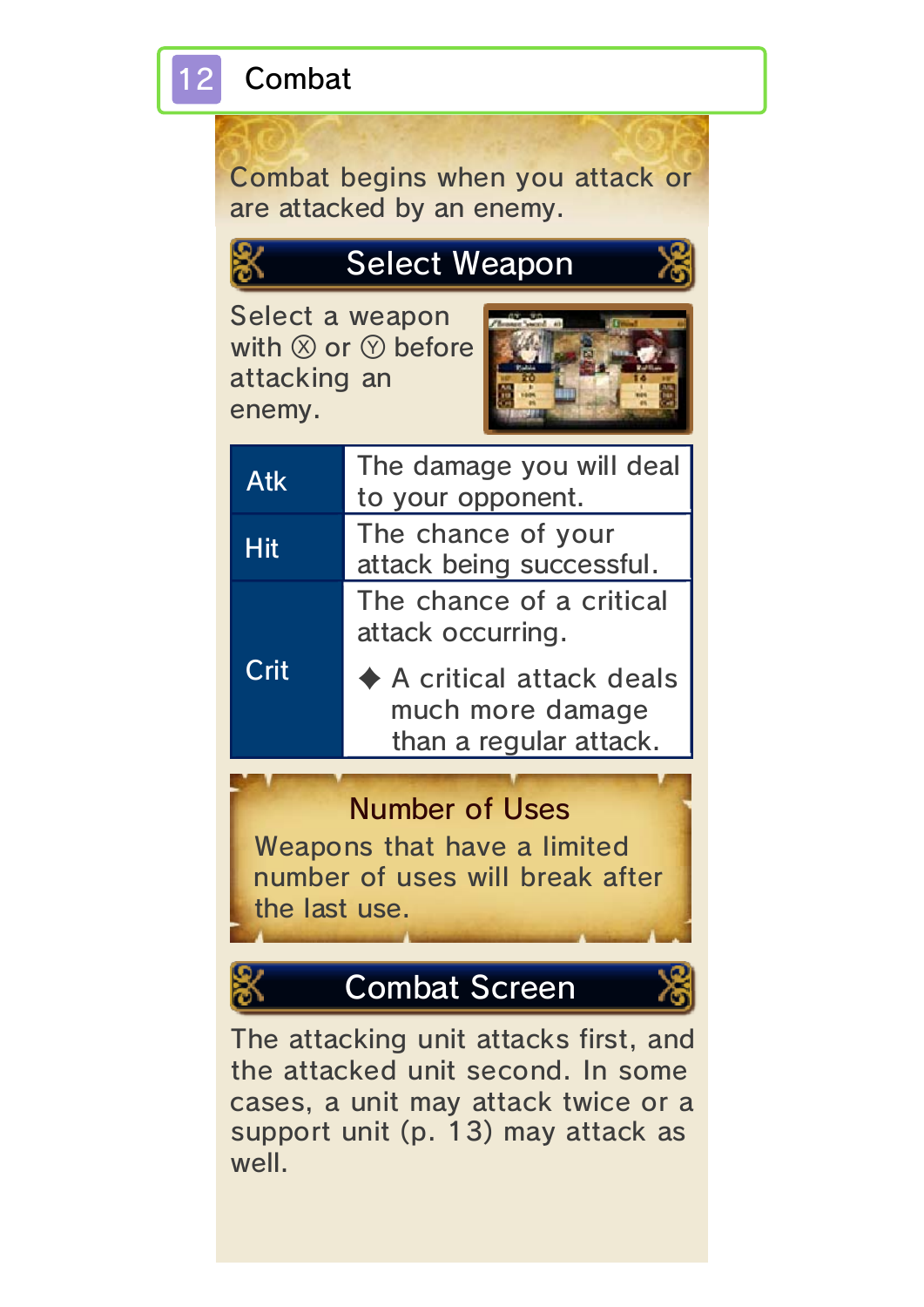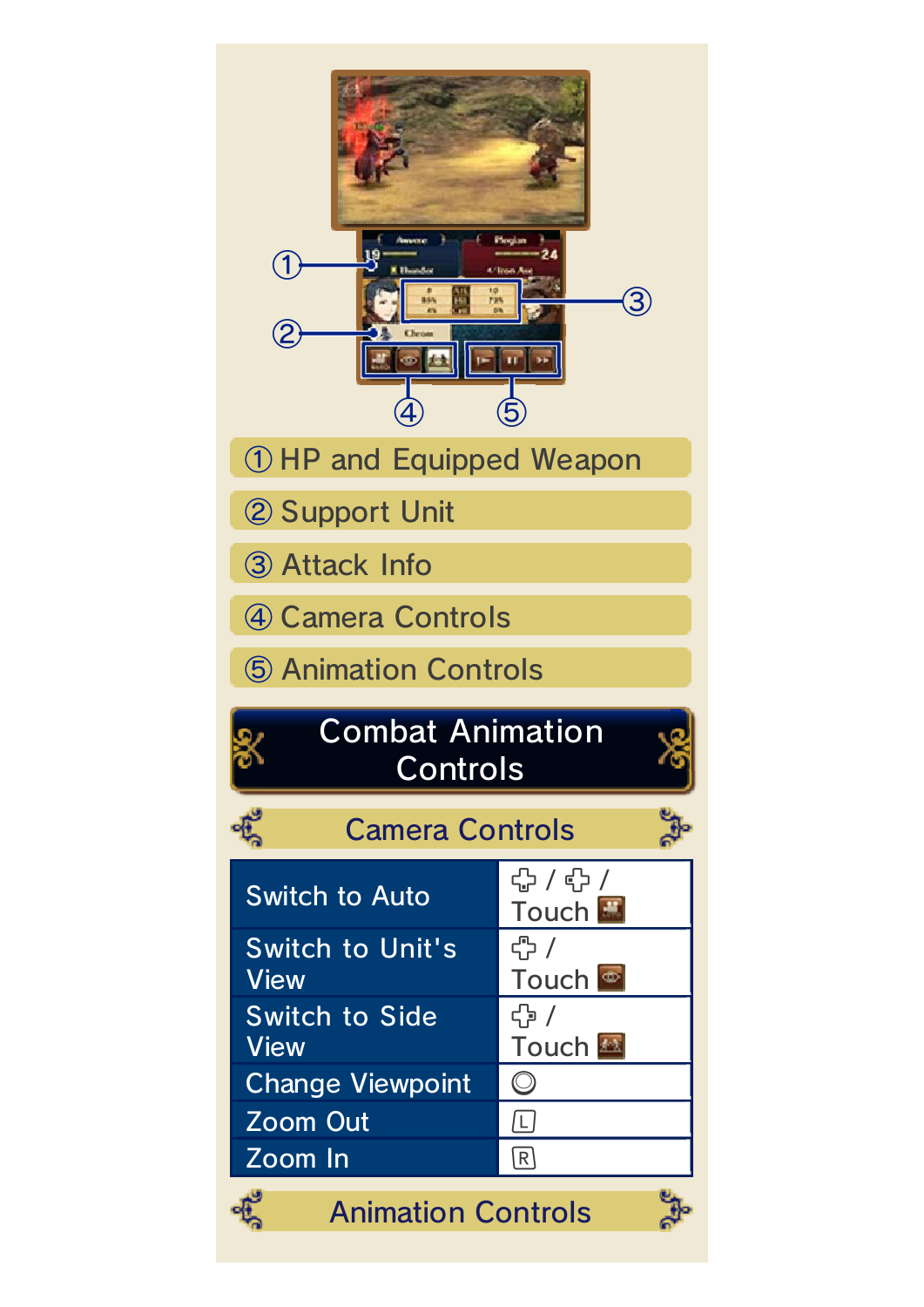| <b>Speed Up</b>       | Hold $\textcircled{A}$ /<br>Touch |
|-----------------------|-----------------------------------|
| Pause                 | (B)<br>Touch <b>u</b>             |
| <b>Slow Playback</b>  | Touch <b>E</b>                    |
| <b>Skip Animation</b> | <b>START</b>                      |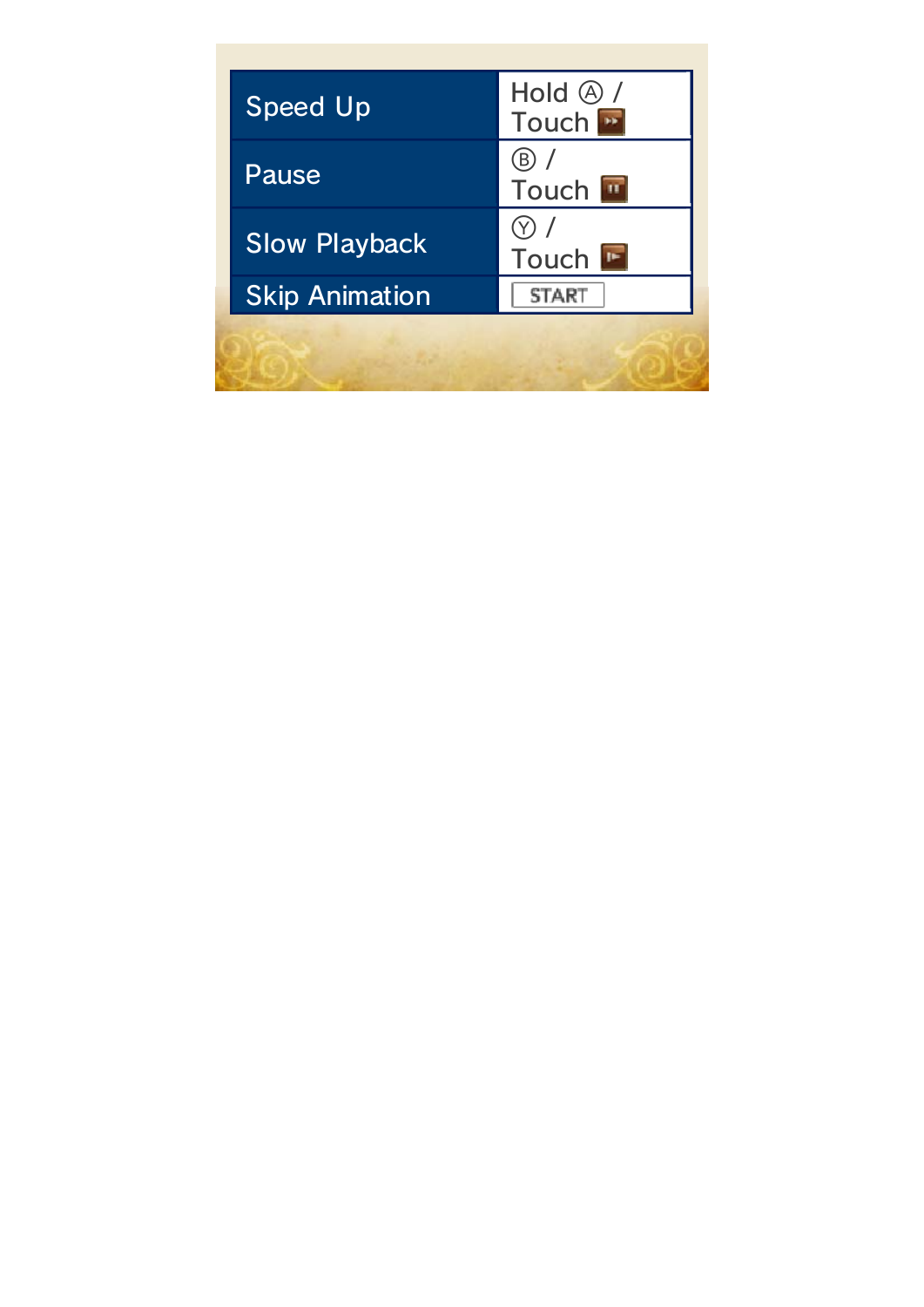Allied units can co-operate in battle when they are adjacent or on the same square.

attacks. boost the effect of co-op increase their support level and conversations (p. 7), which they can have support Once units start to get along, build relationships between units. Co-operating in battle helps Building Relationships

- won't increase. along and their support level ◆ Some units simply don't get
- unit of the opposite sex. support level with only one "S". A unit can be at "S" ♦ The highest support level is

# Support Unit

When a unit engages the enemy while an allied unit is on an adjacent squar e, the following may happen :





Dual Support

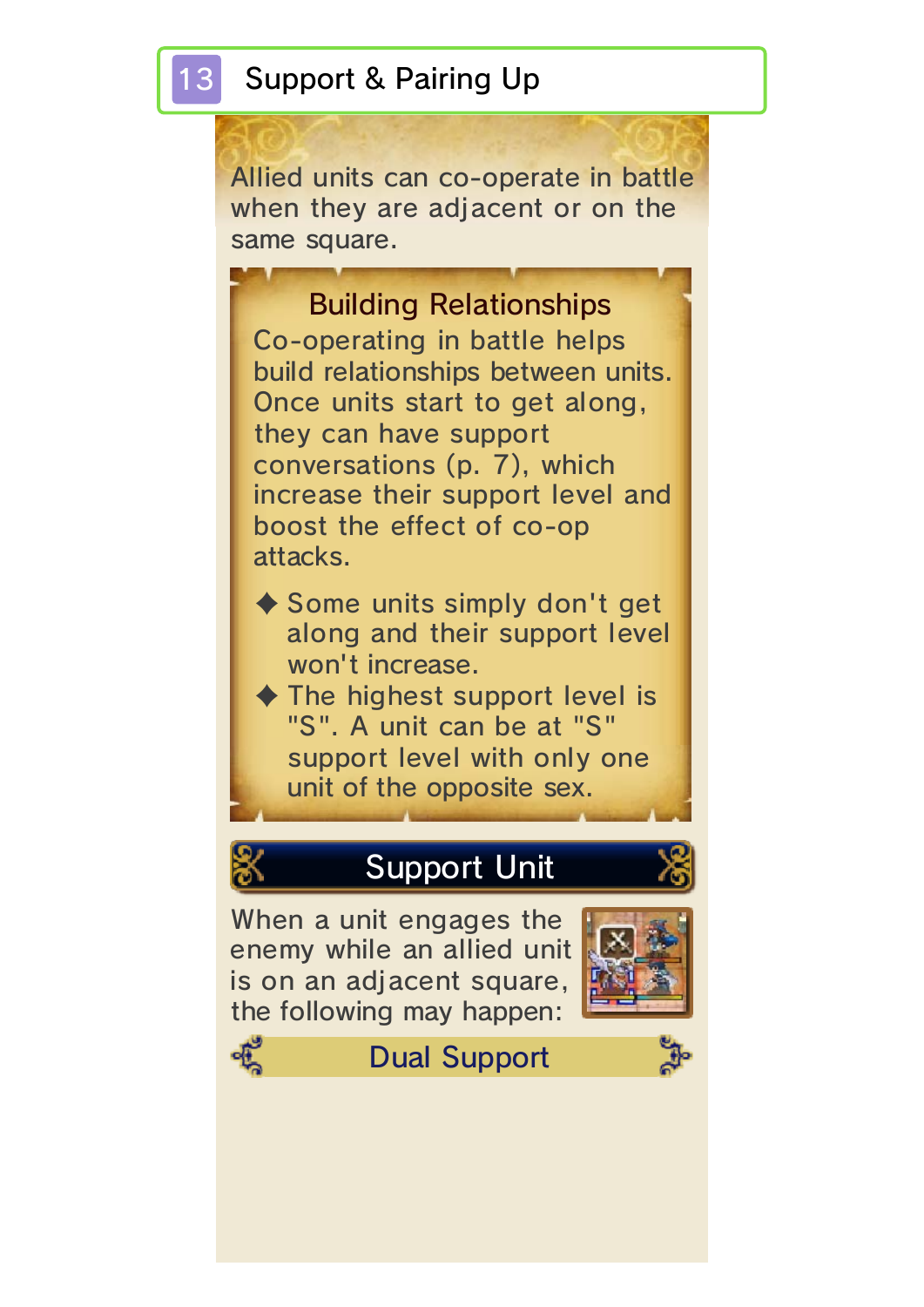Your unit's Hi tRate an d Avoidance will b e temporaril y boosted. The mor e



₩

the units get along, the higher the boost.

 $\triangle$  The effect on the unit's attributes will be greatest when it is surrounded by allies on all four adjacent squares.



There is a set chance that the adjacent unit will launch a follow-up attack.

 $\triangle$  If there is more than one unit standing next to the active unit, the one with the highest support level will join the attack.



#### Dual Guard

There is a set chance that the adjacent unit will protect the active unit from damage.

 $\triangle$  If there is more than one unit standing next to the active unit, the one with the highest support level will protect the active unit.

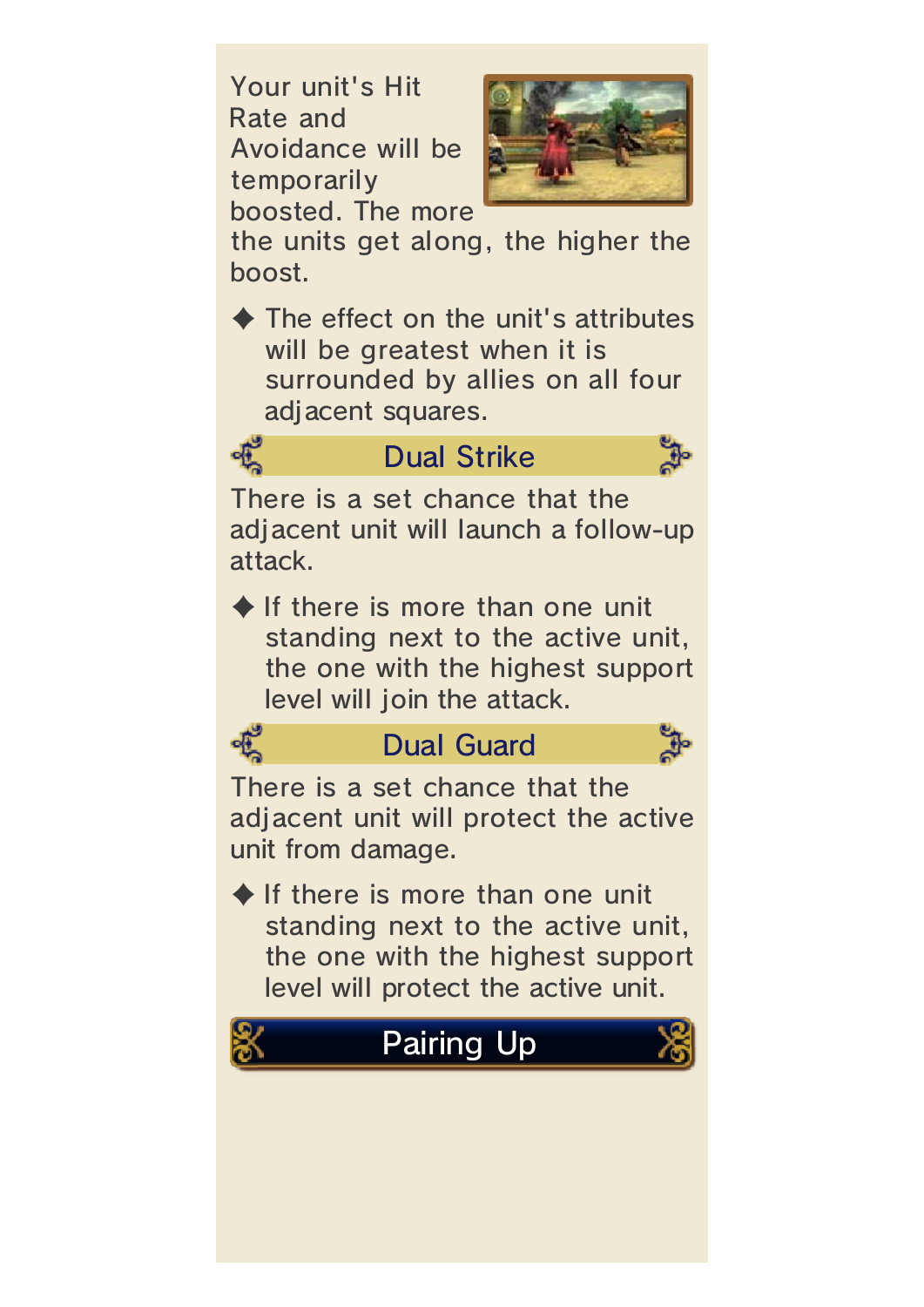When one unit moves onto the same square a s another allied unit, the y will pair up. In addition t o



the effects that occur when two units stand next to each other, the abilities of the main unit (the one that was on the square before the other joined) will be greatly enhanced.

 $\blacklozenge$  When units pair up, only the main unit can move, attack and defend. When a paired-up unit is attacked, the main unit is the enemy's target.

#### 電 Paired-Up Commands

Select SWITCH to switch the main unit. The pair will not be able to move in that turn after switching. You can also trade items between the units, or exchange the paired-up unit with another one that is on an adjacent square. To separate the units, select SEPARATE and place one of the units on an adjacent square.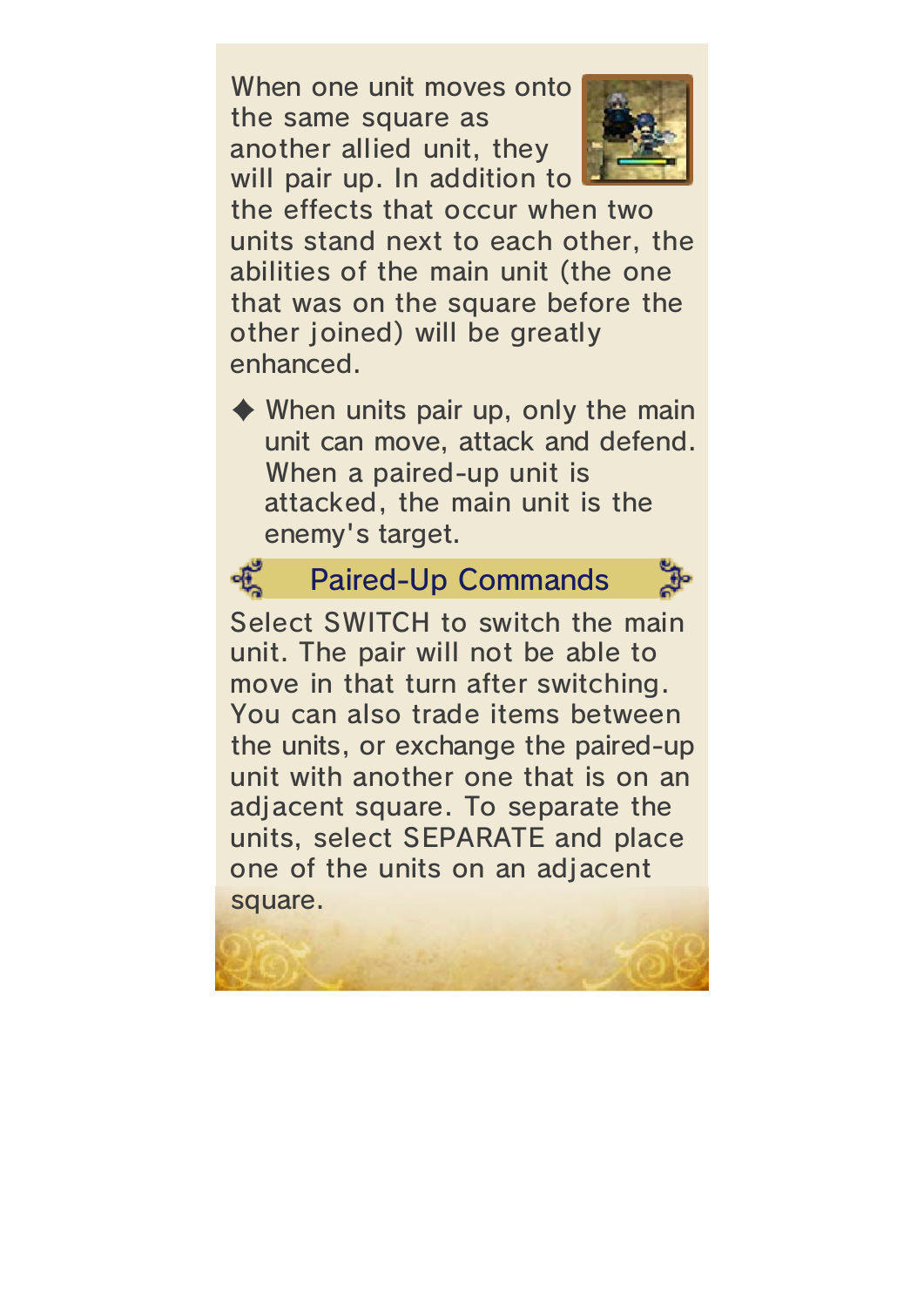# Unit Growth

Units become stronger as they gain experience in battle.

# Levelling Up Experience Points &

Units are awarde d EXP (experienc e points) fo r participating i n combat or usin g



staves. Once a unit gains 100 EXP, they will level up and get stronger.



# Class Change

Units level 10 or higher can use a Master Seal to change to a more advanced class. In addition, units that are level 10 or advanced classes can use a Second Seal to change to an entirely different class. Using any of these Seals will reset the unit's level to 1.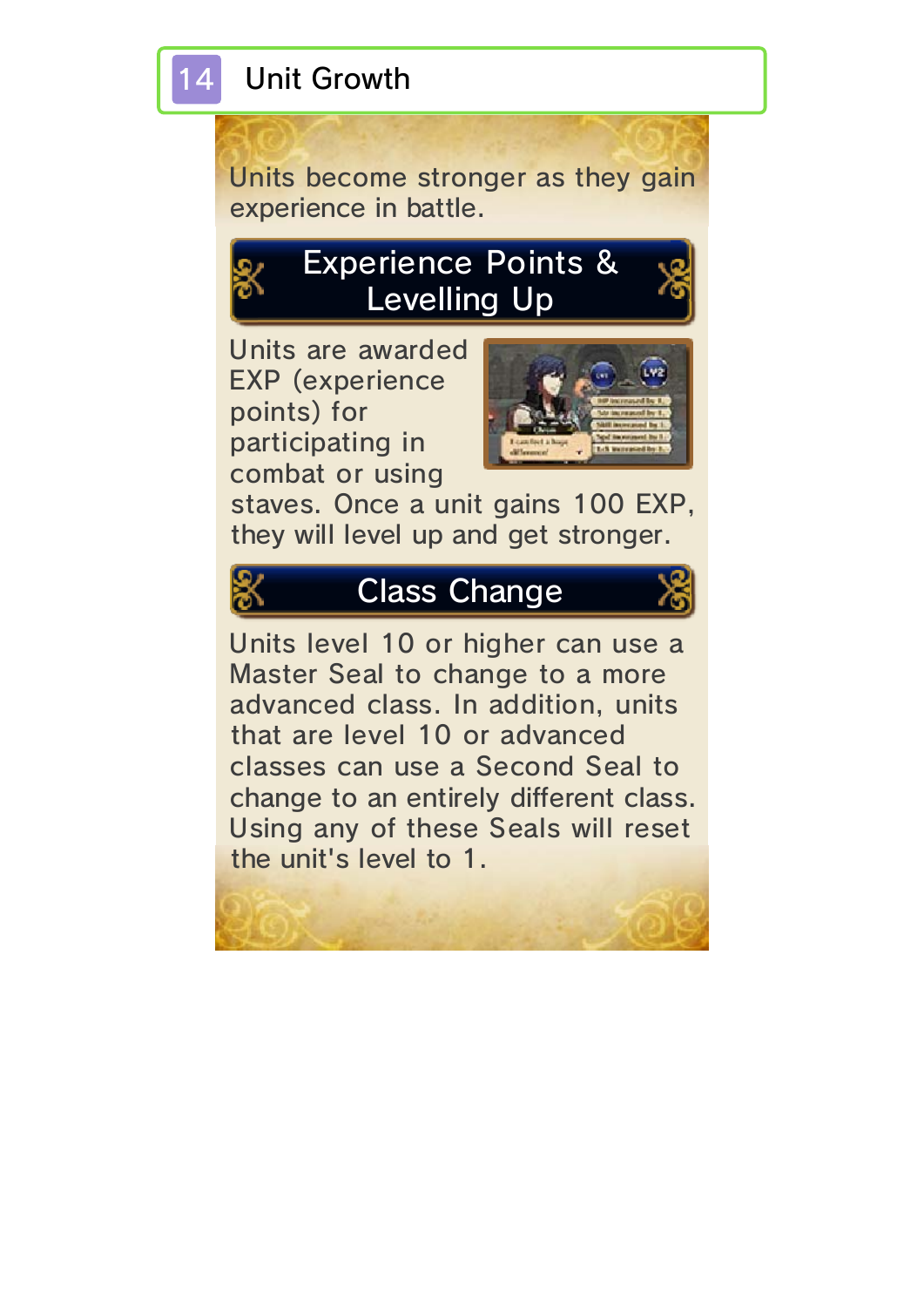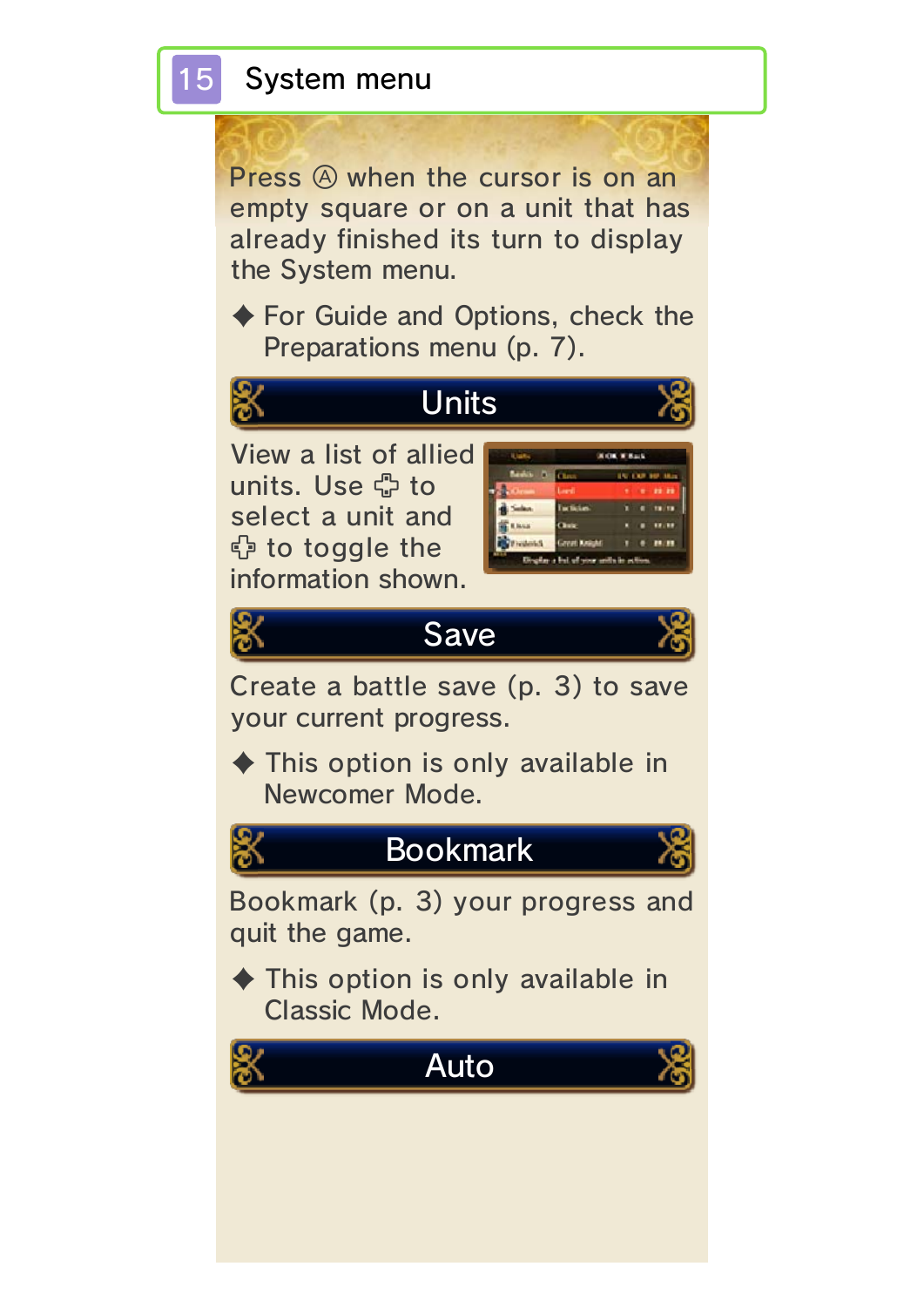Initiate auto-battl ebased on selecte d tactics. Press  $\otimes$  to set the tactics . Select CUSTOM t o



choose tactics individually for each unit.

♦ This option will not be displayed if Advanced Auto is disabled in Options.

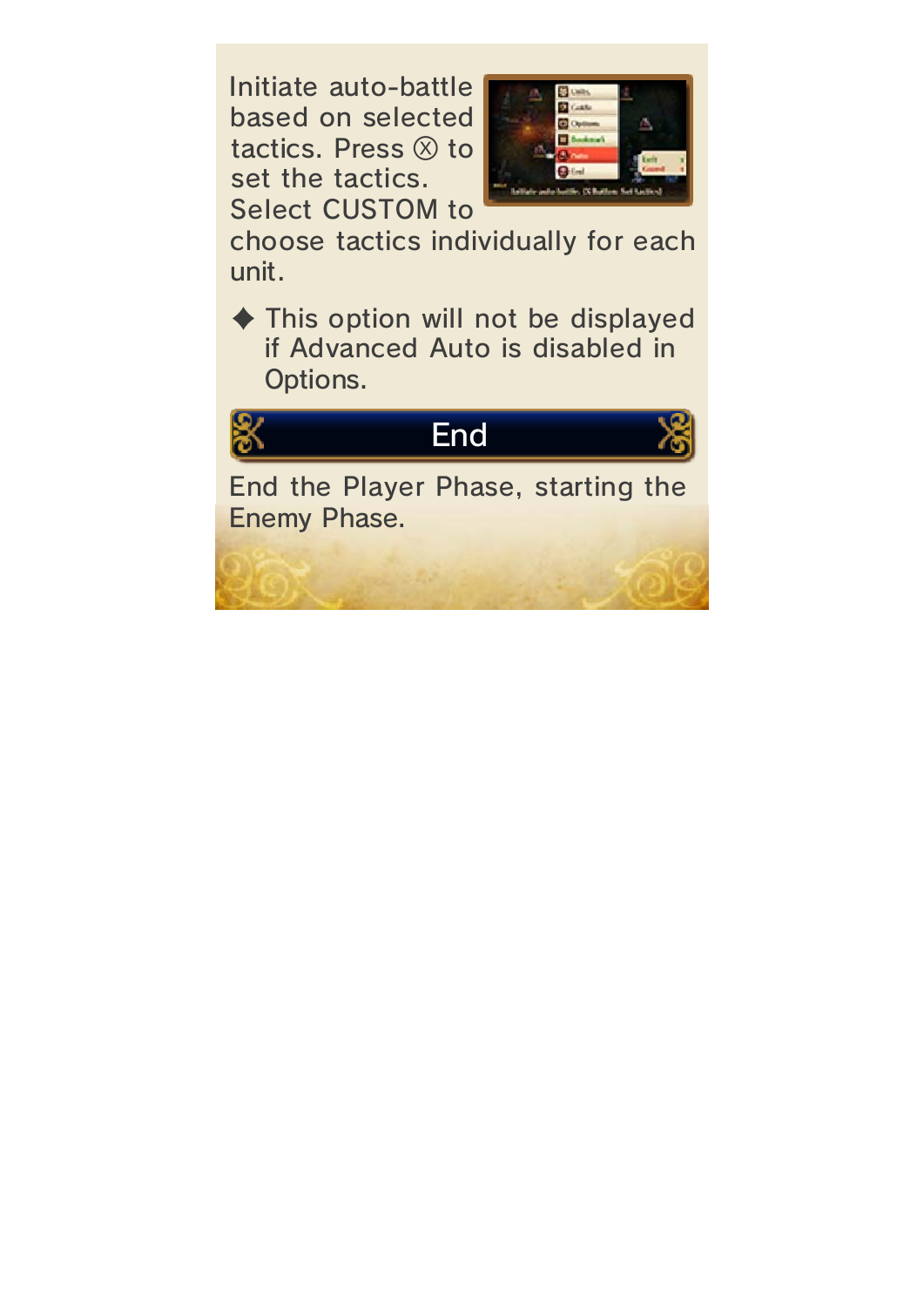#### 16 Wireless Communication

To play usin g wireles s communication , select WIRELES S from th e



Preparations menu (p. 7) on the World Map.

Please be aware that, if you decide to play using wireless communication, some of your avatar's information - including your avatar's name and appearance - will be made visible and will also be shared with other players. This includes StreetPass Team and Double Duel. These options - and also various ways to display your messages or further information about your avatar - are explained as follows.

# StreetPass Team

Set up a team to send via StreetPass (p. 17). You can also activate StreetPass in this menu.

# Bonus Box

Data received via SpotPass (p. 18) can be viewed here. Select UPDATE NOW to download any new bonuses.



Renown Awards

Exchange your Renown for items.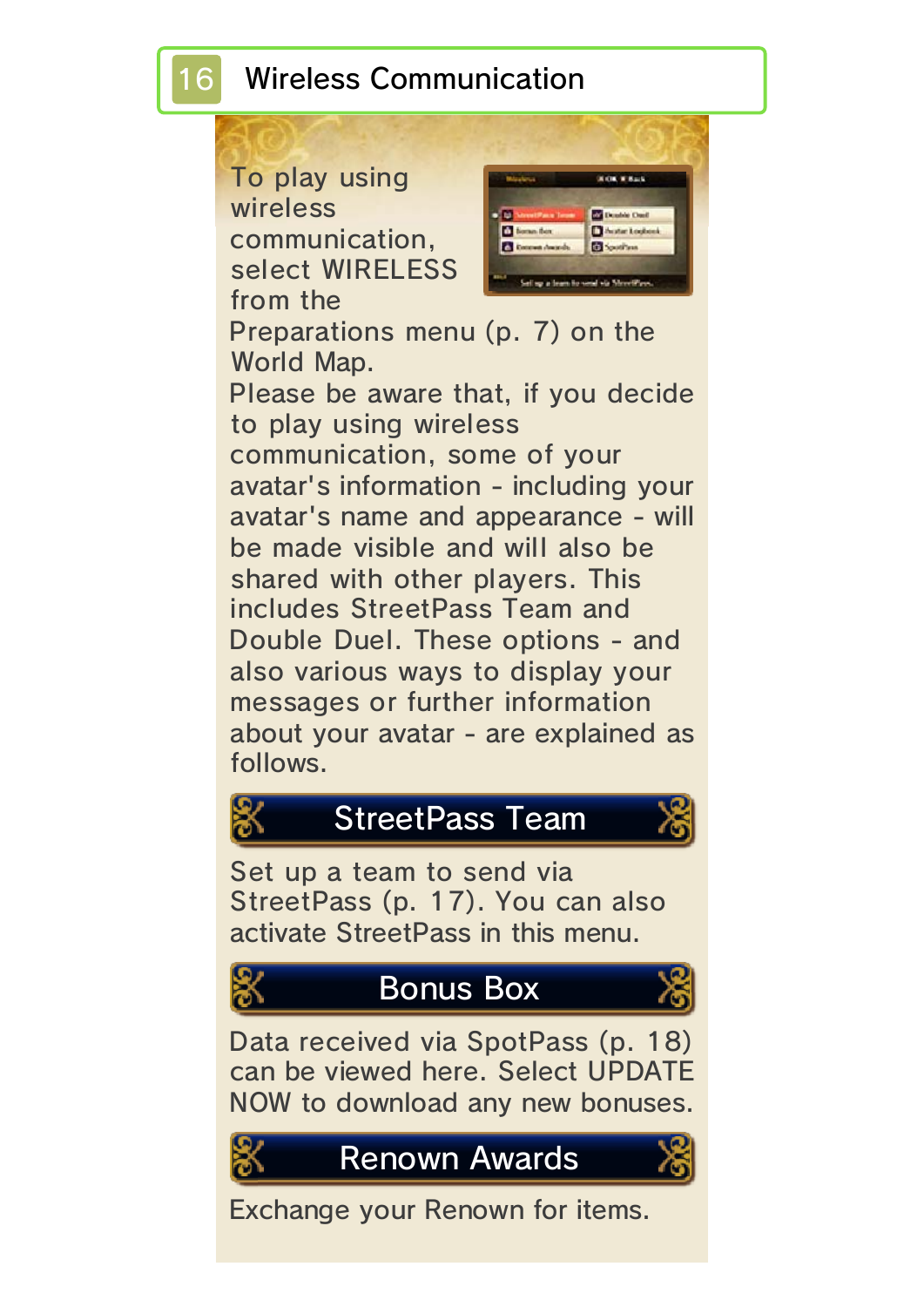## About Renown

via wireless communication. enemies and exchanging teams Renown is awarded for defeating



# Double Duel

Play alongside your friends' units using Local Play (p. 19).



# Avatar Logbook

StreetPass an d SpotPass units th at have bee n befriended o r defeated will b e



automatically registered here. Your avatar can also be registered.

- ◆ Up to 99 avatars can be registered in the Avatar Logbook at the same time. A unit registered when the Avatar Logbook is full will overwrite the cheapest to hire unit.
- $\blacklozenge$  A unit that has been deleted from the Avatar Logbook but is still in your team can be registered again.
- ♦ The Avatar Logbook data is shared between all your save files.

Add Register a new unit.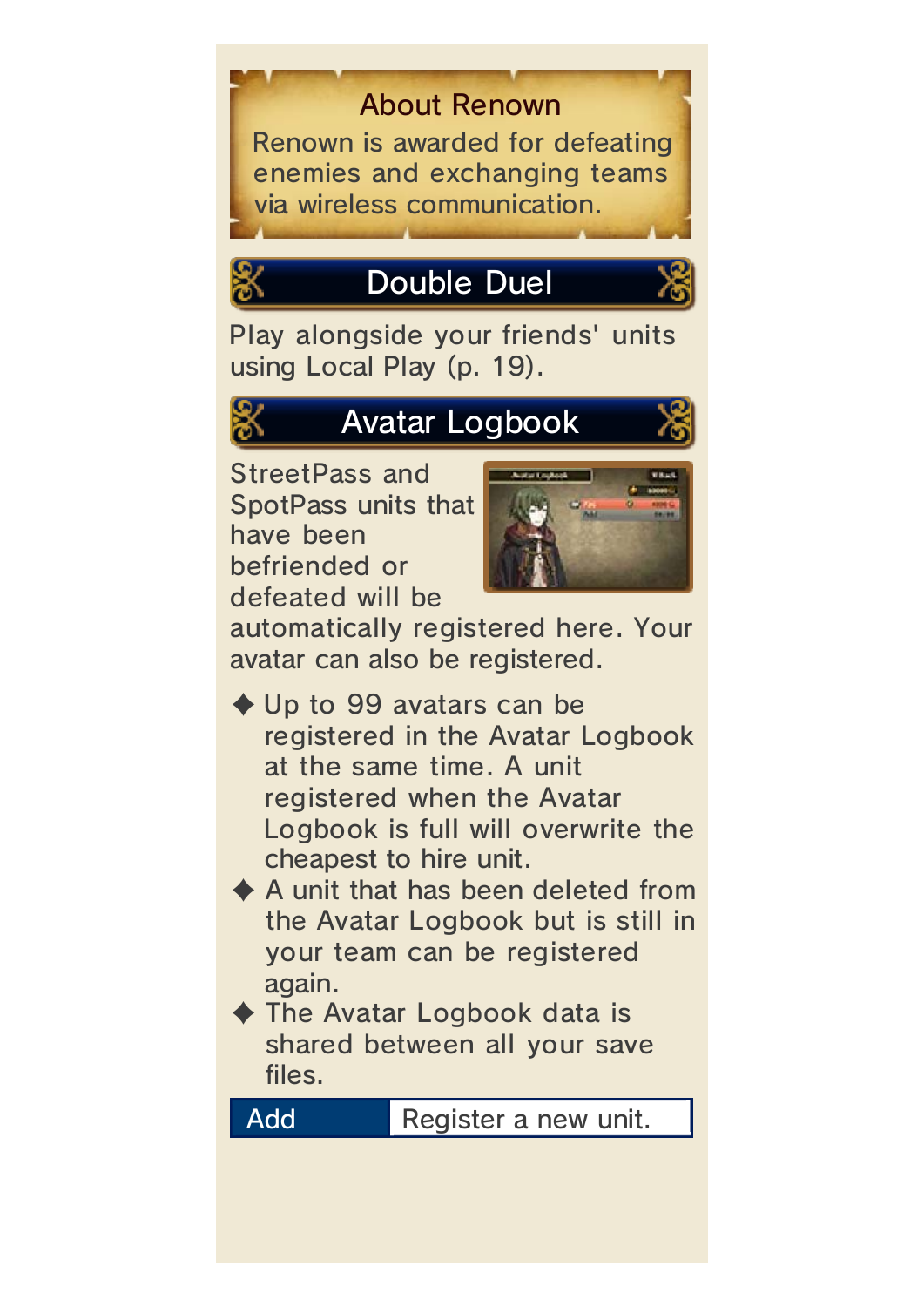| <b>View Card</b>                 | Profile cards of the<br>units met via<br>StreetPass will be<br>shown. Units<br>encountered via<br>SpotPass or found on<br>add-on maps (p. 20)<br>do not have profile<br>cards. |
|----------------------------------|--------------------------------------------------------------------------------------------------------------------------------------------------------------------------------|
| <b>Recruit</b>                   | Use money obtained<br>in the game to hire a<br>unit for your team.                                                                                                             |
| Update                           | Update data of a unit<br>that has grown<br>stronger.                                                                                                                           |
| Lock                             | Lock the unit to<br>prevent it from being<br>overwritten.                                                                                                                      |
| Remove                           | Remove a unit from<br>the Avatar Logbook.                                                                                                                                      |
| SpotPass                         |                                                                                                                                                                                |
| Activate or deactivate SpotPass. |                                                                                                                                                                                |
|                                  |                                                                                                                                                                                |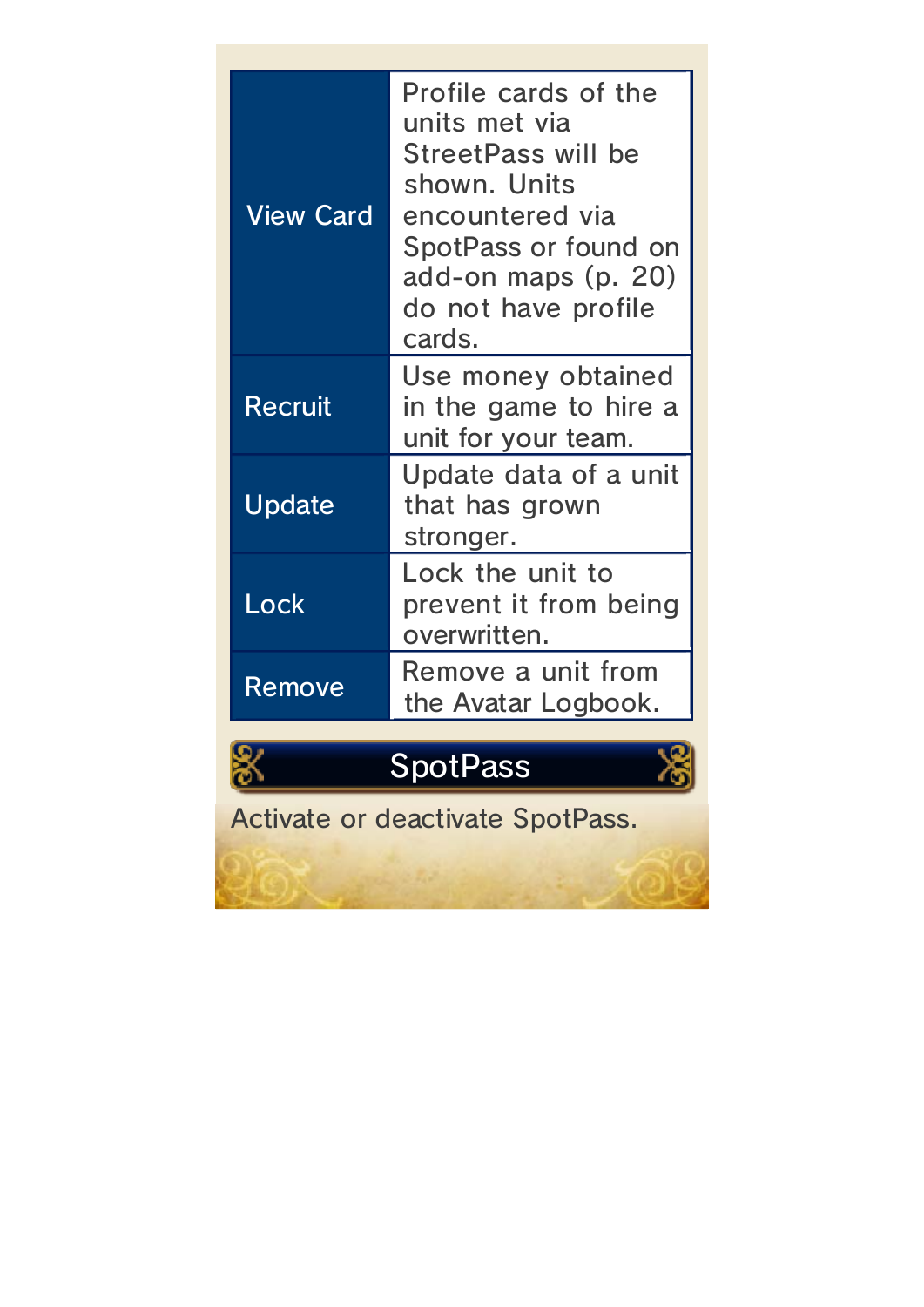**StreetPass** 

# **StreetPass Features (D)**

When you pass by other players who have StreetPass enabled, you will be able to meet their teams, which you can battle or befriend.

To communicate using this feature, all players must activate StreetPass for this software on their Nintendo 3DS systems.



#### Activating StreetPass

First, set up your StreetPass Team in the Wireless menu. Select SORTIE when you are ready to start using StreetPass.

 $\blacklozenge$  Always save in the Preparations menu (p. 7) after editing your units, messages or card. If you quit the game without saving, your changes will be lost.

#### Select Units

Select up to te nunits from you r team .



 $\blacklozenge$  Your avatar will be the team leader. Your avatar cannot be removed from the team.



∘Æ

Edit Messages or Card

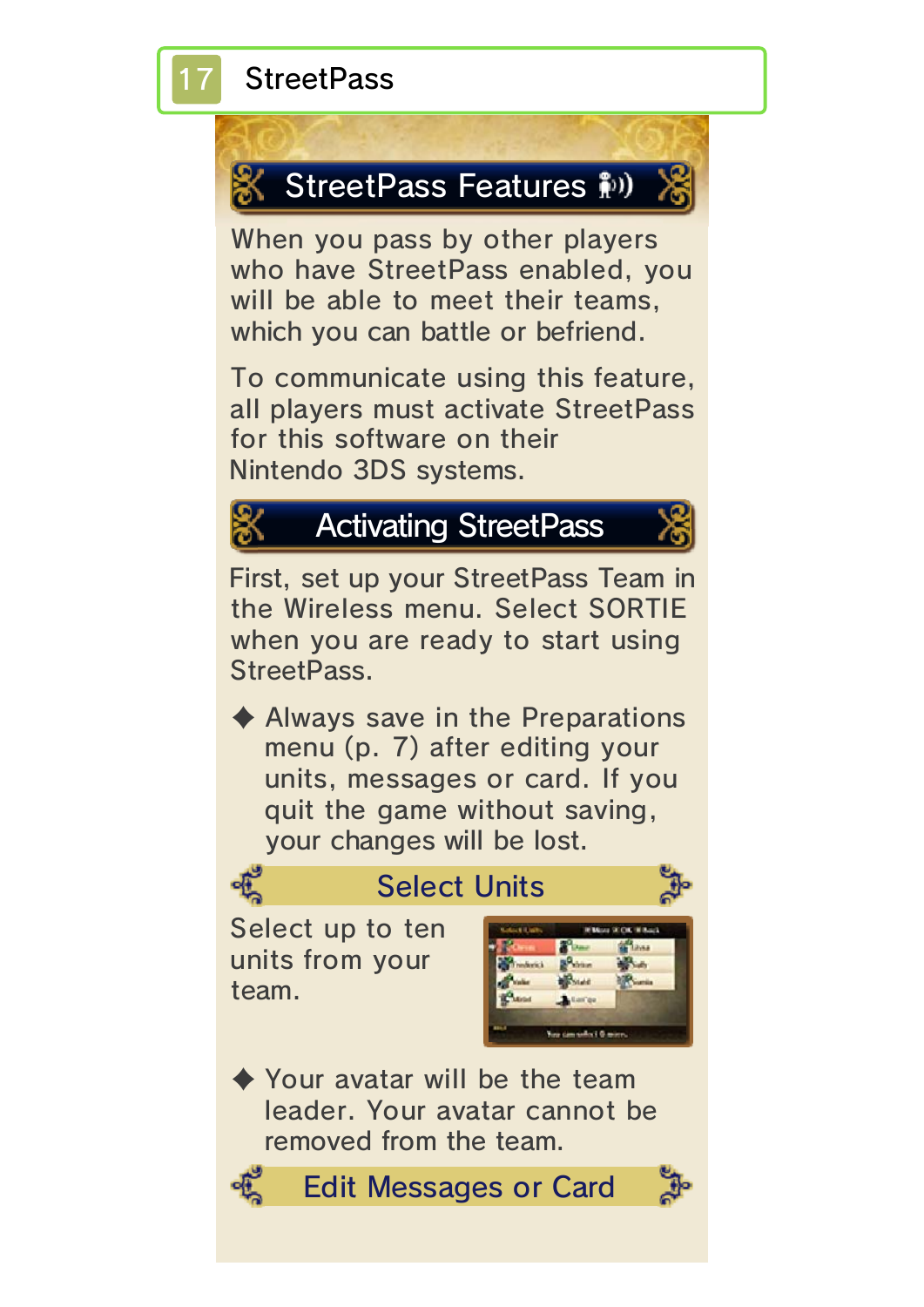Select EDI TMESSAGES t o change th e messages an d EDIT CARD t o



change the card that will be sent to the players you meet via StreetPass.

# Receiving Teams

Teams receive d from other player s will appear on th e World Map when it is updated. Up t o



three teams can appear on the map per update. Move to the location of a team and press  $\circledA$  to talk to, hire, challenge, or buy items from them. Press  $\circled{B}$  when you're done dealing with the team to bid them farewell.

- ◆ Up to nine StreetPass teams can be on the World Map at the same time.
- ♦ Some of the teams cannot be befriended.

same player via StreetPass. appear again if you meet the World Map. The same team can they will disappear from the team after dealing with them, When you part with a StreetPass

# Deactivating StreetPass

To deactivate StreetPass, open the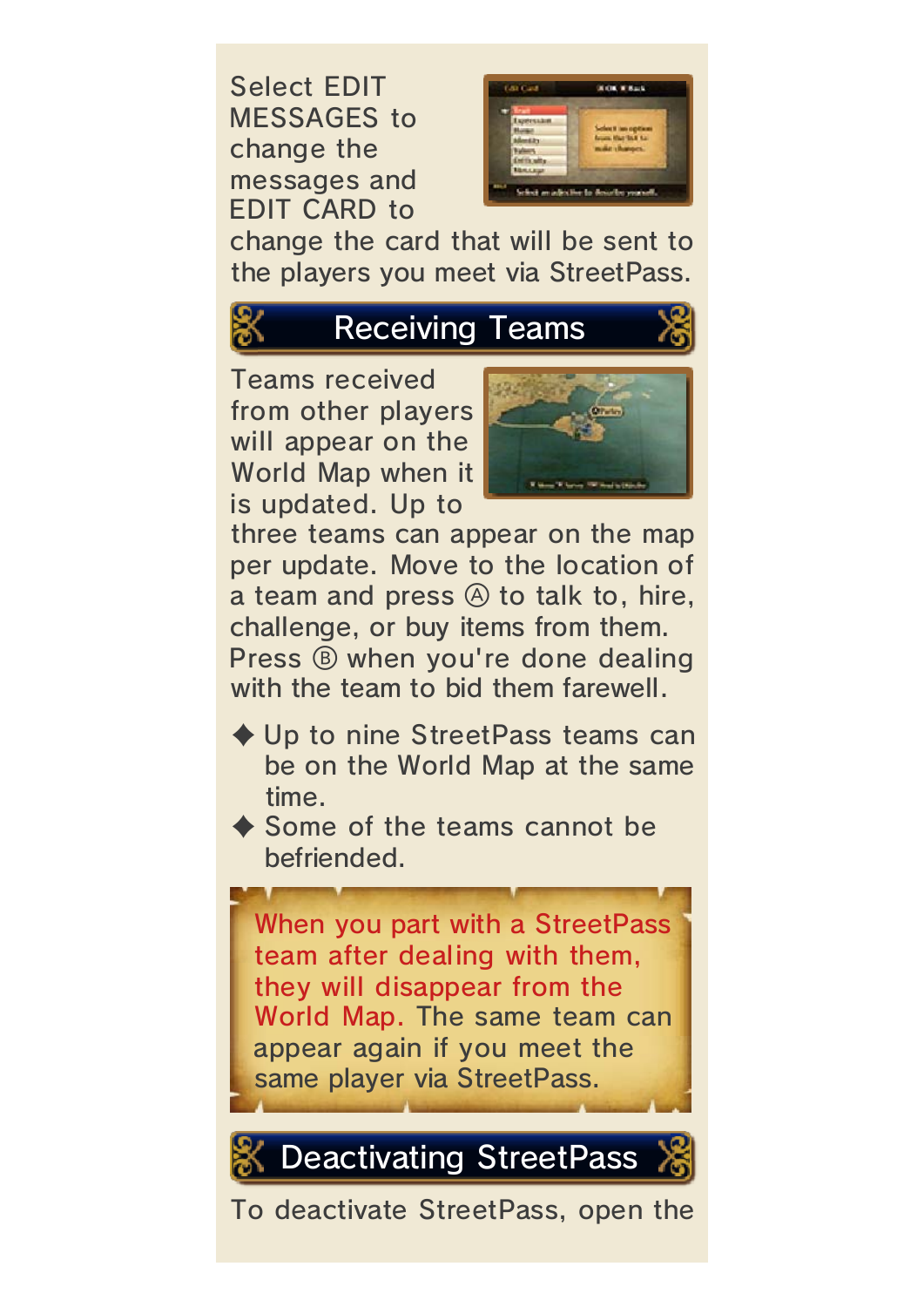System Settings and select DATA MANAGEMENT, then STREETPASS MANAGEMENT.

Touch the icon for this software title, then select DEACTIVATE STREETPASS.

Controls. functionality via Parental You can restrict StreetPass

the Operations Manual. ♦ For more information, refer to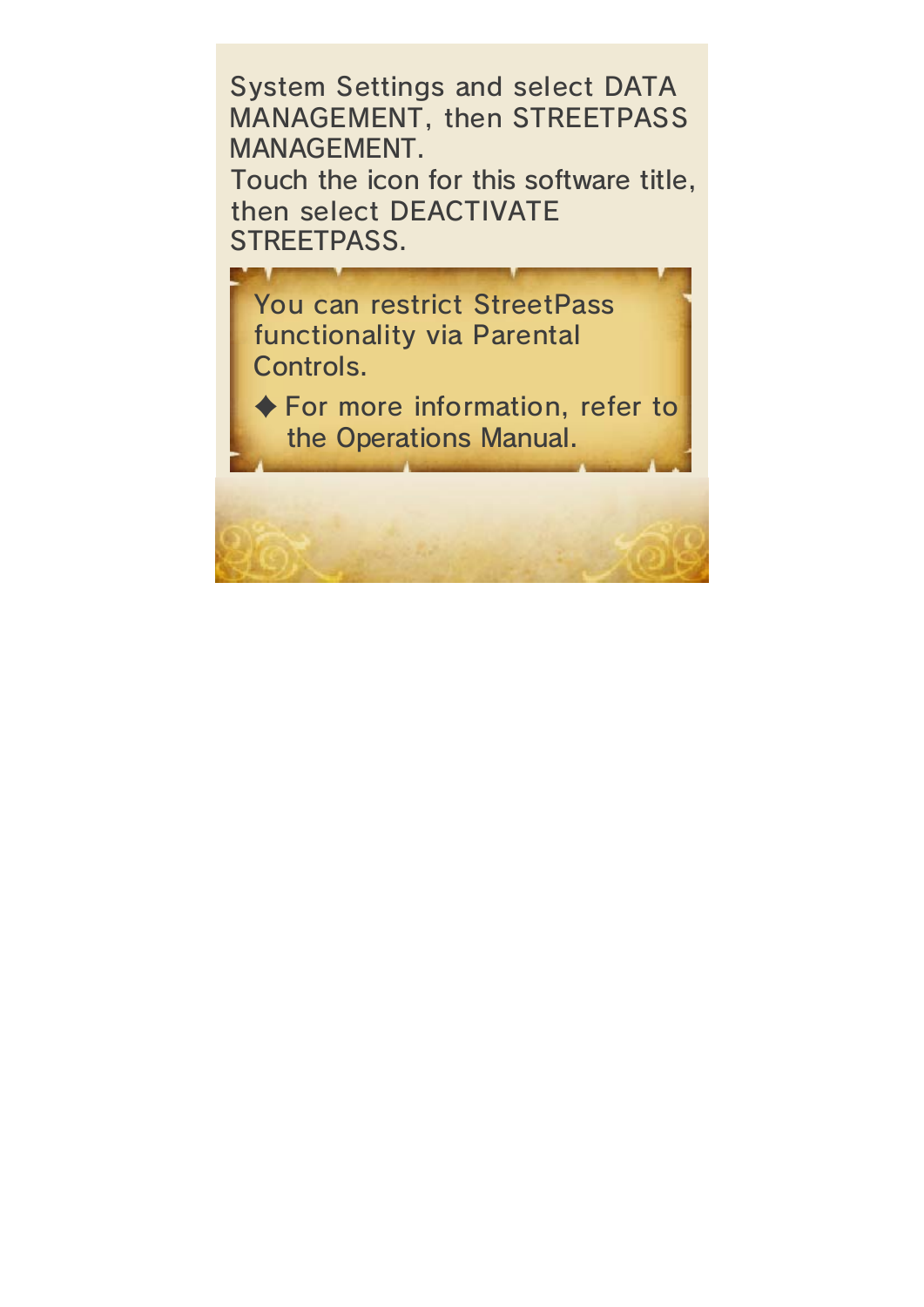# SpotPass Features 2

Even when you're not playing the game, you can receive new maps, teams and items via SpotPass. SpotPass is active only when the system is in Sleep Mode and within range of a compatible internet access point.

- ♦ Data received via SpotPass is saved to the SD Card. Make sure that an SD Card is inserted into the SD Card slot at all times.
- $\blacklozenge$  To change the language of the messages you receive via SpotPass, first change the language settings on the Nintendo 3DS system. Next, in the Wireless menu turn SpotPass off and then on again. Refer to "Wireless Communication" (p. 16) for more information.

#### first: To use SpotPass, you must

- Accept the Nintendo 3DS Service User Agreement and Privacy Policy
- Set up an internet connection
- Insert an SD Card into the Nintendo 3DS system.

For information on these, refer to the Operations Manual.



Activating SpotPass

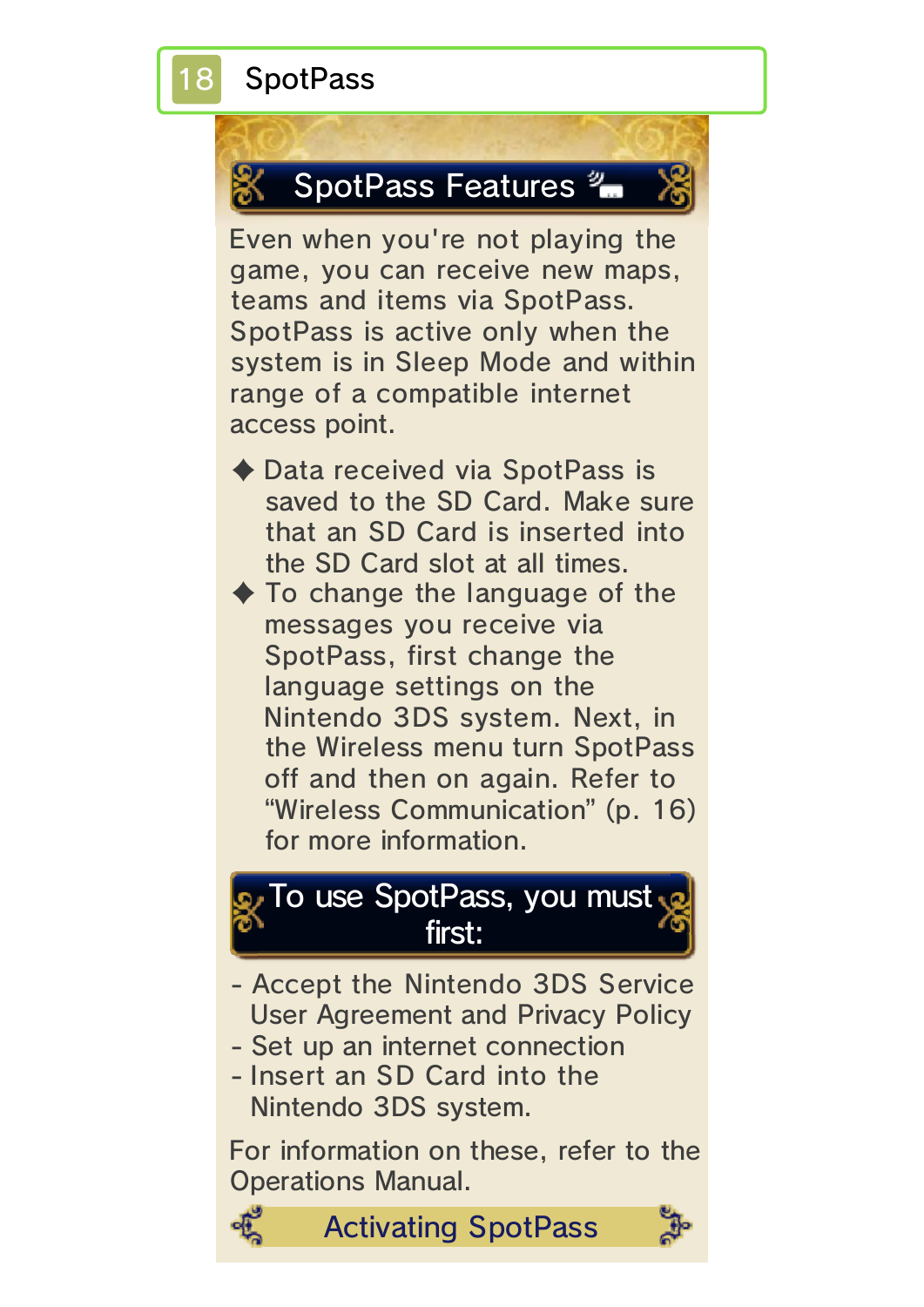Select SPOTPASS from the Wireless menu.



### Receiving Data

Data will b edownloade d automatically. G o to the Bonus Bo x to view the dat a



you have received, summon teams to the World Map or to check if there are any updates.

 $\triangle$  Even after you part with the teams you have summoned to the World Map, you can summon them again from the Bonus Box. Bonus items, maps and challengers can only be claimed or unlocked once per save file.

# Deactivating SpotPass

To deactivate SpotPass, select SPOTPASS again in the Wireless menu and when prompted, confirm that you want to deactivate it.

in the Main menu. deactivate SpotPass from Extras You can also activate or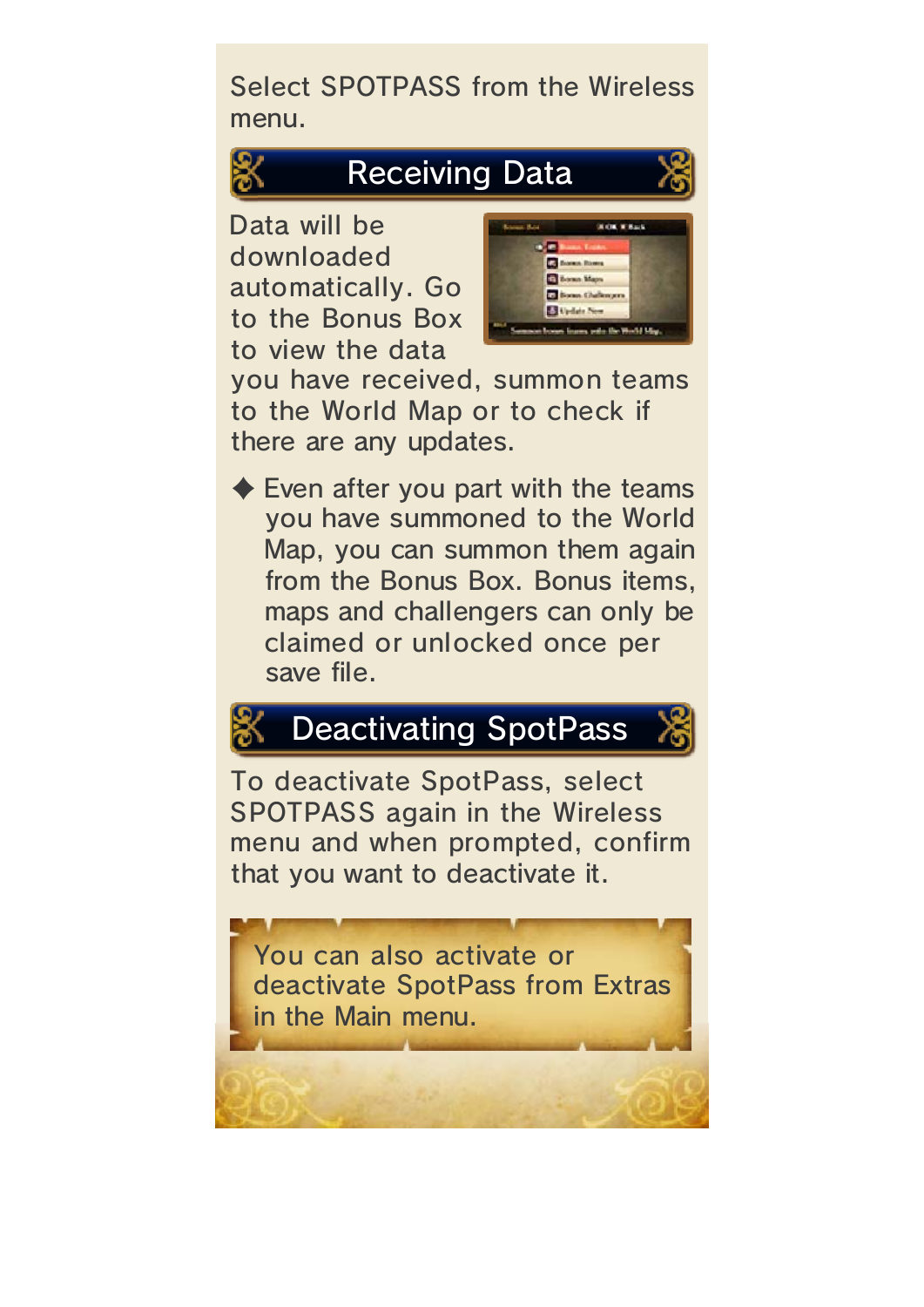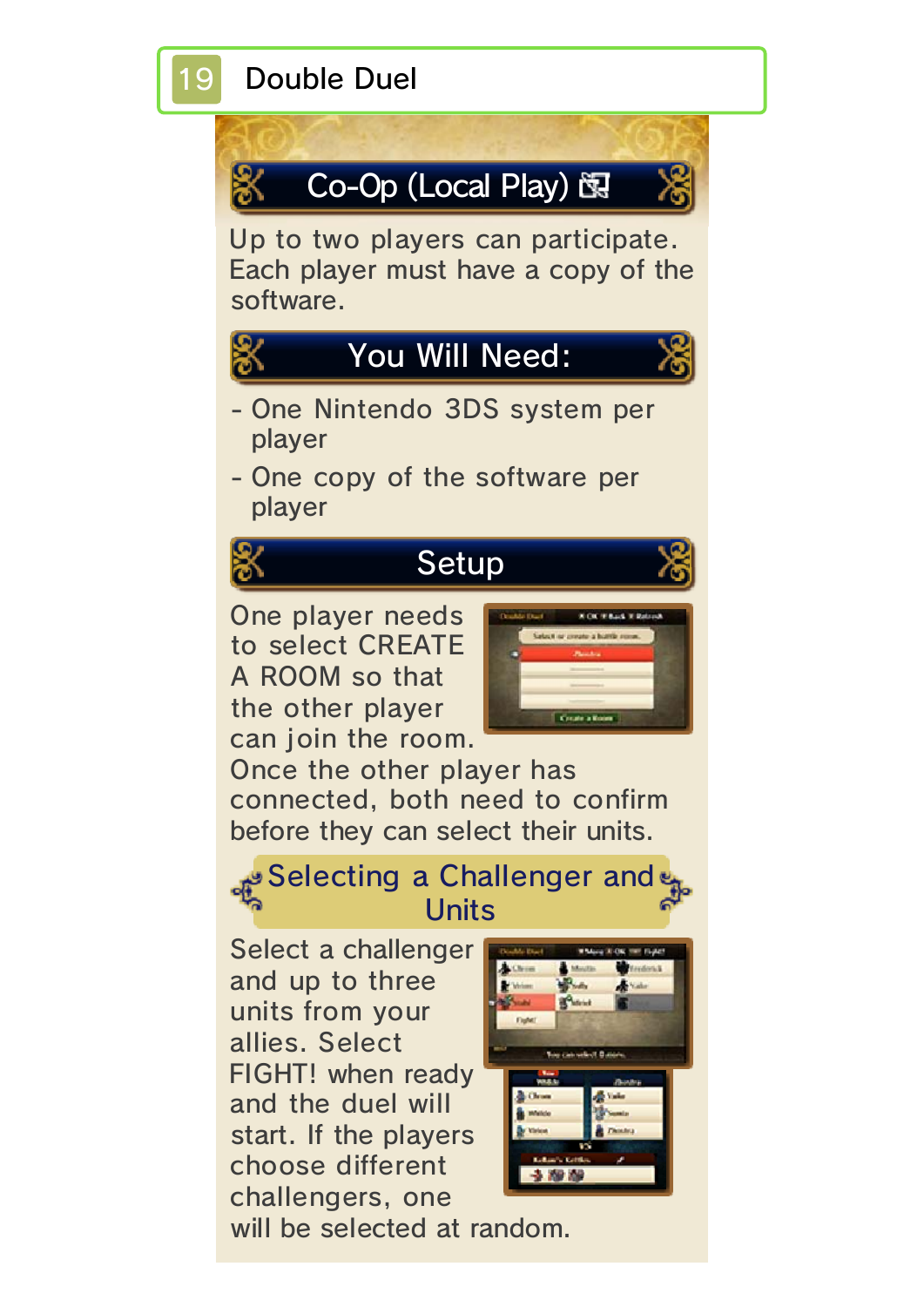

#### Rules

In each turn, bot h players will subm it one unit from the ir team to participat e in combat. Selec t



the unit you want to use before every turn. Players alternate each turn between acting as the main and support unit. Defeat all enemies to win, earn Renown and receive a reward. You will not receive anything if you are defeated at any point. You can also choose to YIELD on the unit selection screen. If you yield after defeating some enemies, you will get Renown depending on the number of defeated enemies.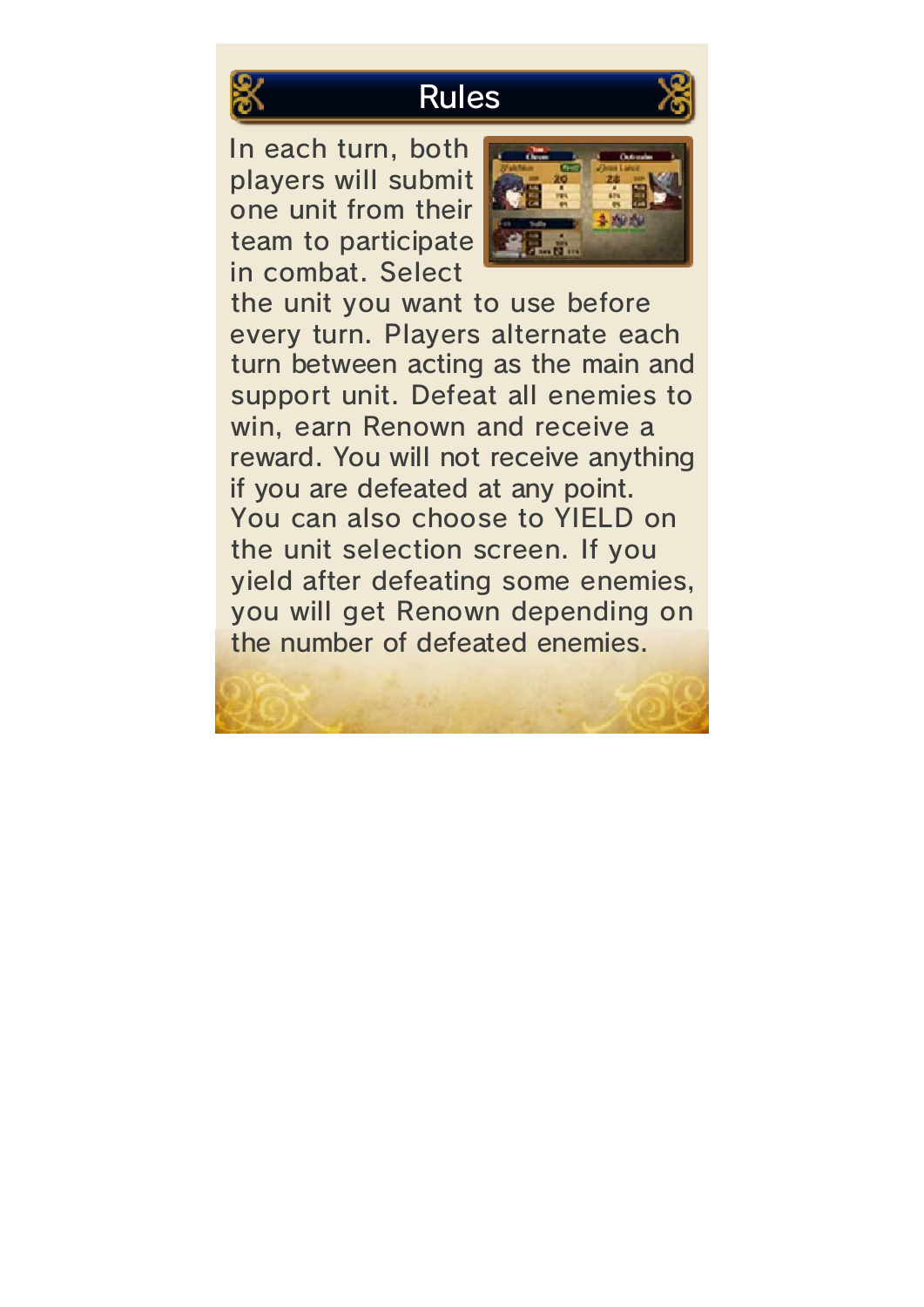

## 20 Purchasing Add-On Maps

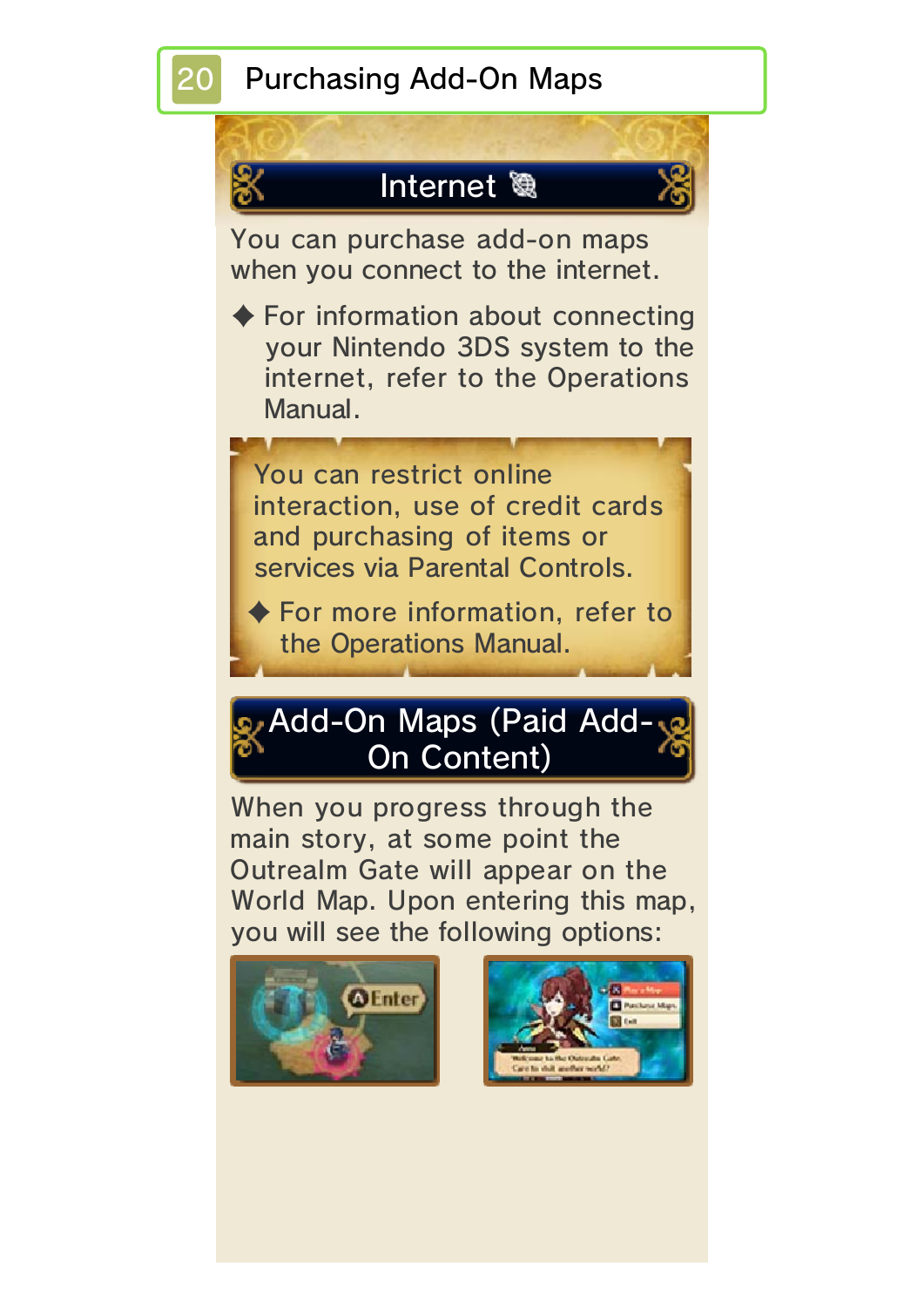| Play a Map              | Play the<br>downloadable<br>maps you have<br>purchased. These<br>maps are<br>accessible from all<br>save files.    |
|-------------------------|--------------------------------------------------------------------------------------------------------------------|
| Purchase<br><b>Maps</b> | Purchase<br>downloadable<br>maps. You can also<br>check your<br>remaining Nintendo<br>eShop funds or<br>add funds. |
| Exit                    | Exit to the World<br>Map.                                                                                          |

Purchasing Content

Connect to the internet and purchase downloadable maps.

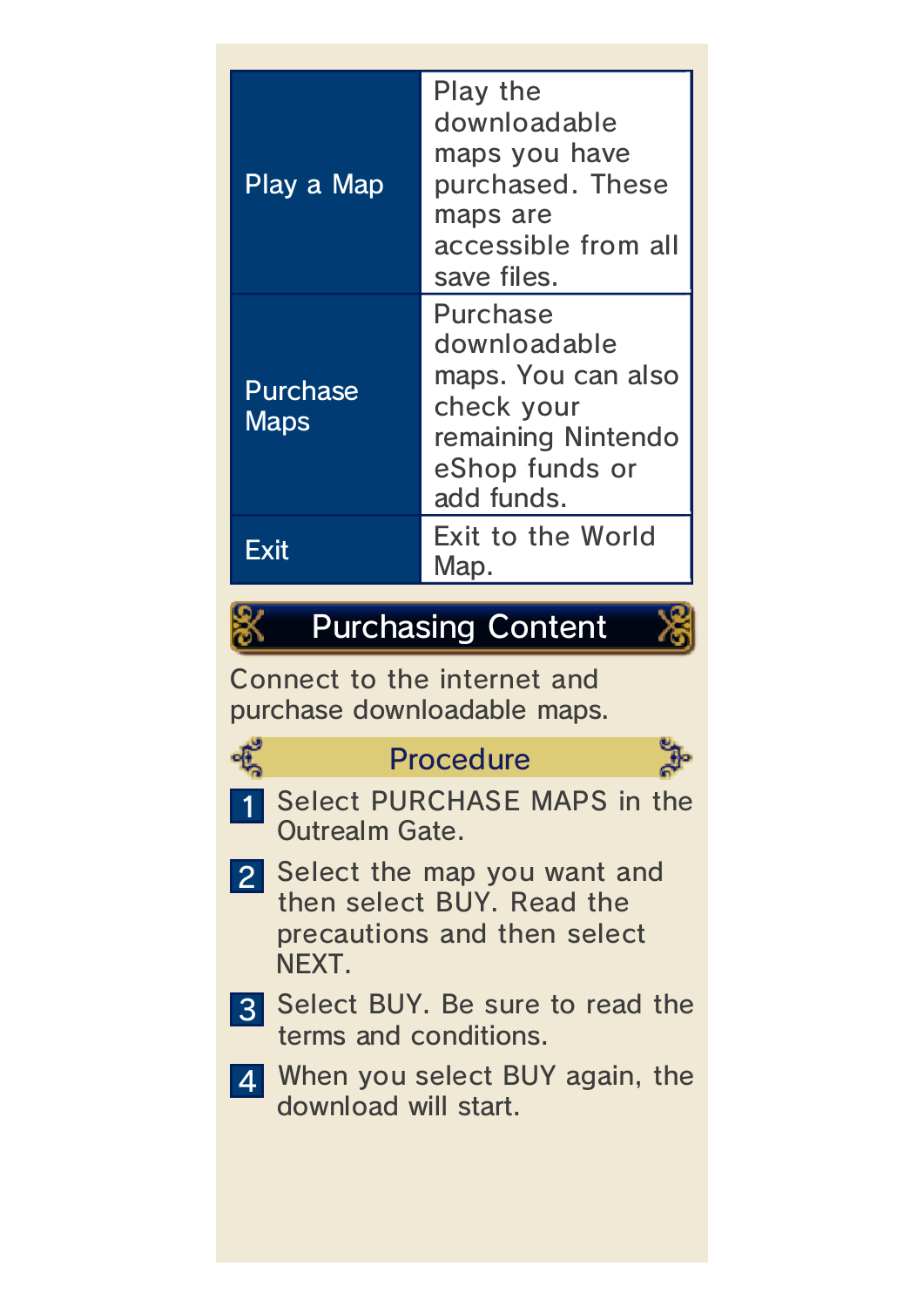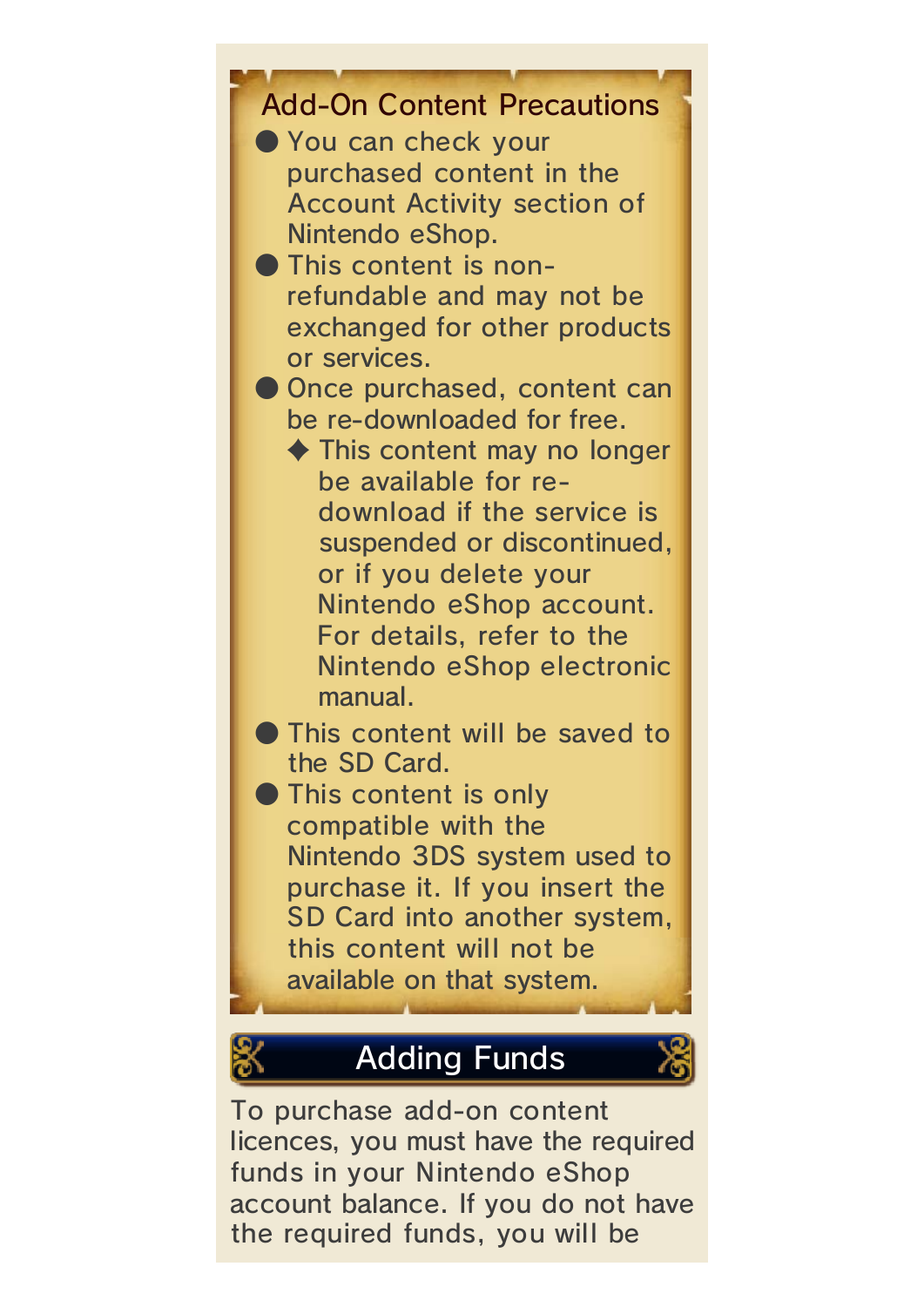prompted to add funds. Select ADD FUNDS to proceed.

One of the following is required to add funds:

- Nintendo eShop Card
- Nintendo eShop activation number
- Credit card
- ♦ You can save your credit card details on your system. If you do this, you will not need to enter your details every time you add funds.
- ◆ You can remove your saved credit card details at any time through SETTINGS / OTHER in Nintendo eShop.